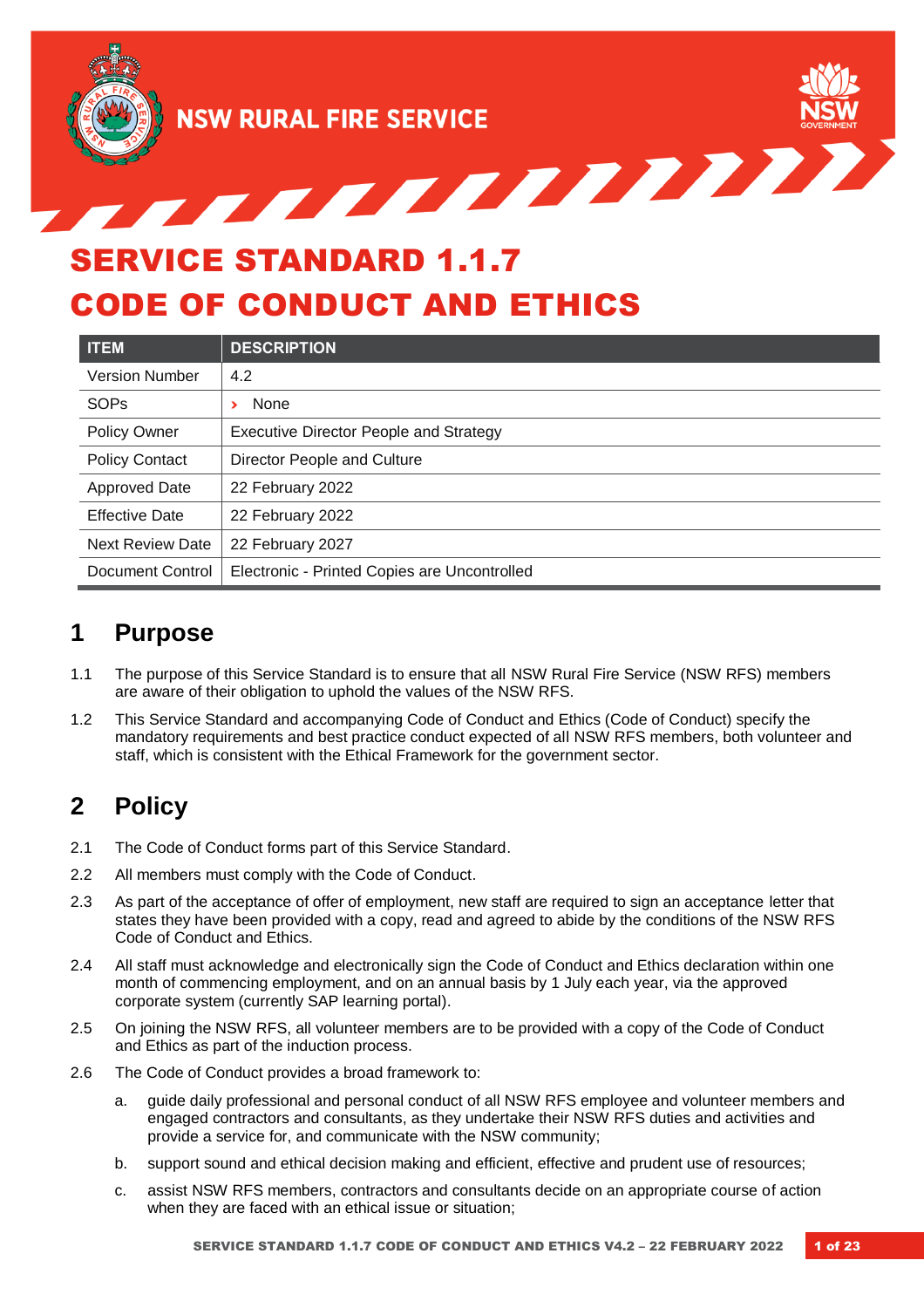- d. assist NSW RFS members, contractors and consultants to recognise and avoid behaviours that are inappropriate or have the potential to involve, or be perceived to involve, corruption, maladministration or waste, and provide guidance with respect to the reporting of such matters;
- e. provide transparency to enable public scrutiny and ensure a merit based, apolitical and professional NSW RFS; and
- f. support compliance with the NSW Government's mandatory conduct standards outlined in *Behaving Ethically: A guide for NSW government sector employees*.
- 2.7 The Code of Conduct obliges all members, contractors and consultants to be accountable for their own professional and personal conduct and behaviour and to act in accordance with the NSW RFS values and in the community's interest at all times.
- 2.8 The Code of Conduct recognises the role of the NSW RFS as a government sector agency in preserving the community's / public's interest and defending public value.
- 2.9 The NSW RFS Values and standards outlined in the Code of Conduct must be demonstrated and maintained by all NSW RFS members, contractors and consultants at all times; whenever and wherever it is relevant to the work, responsibilities, functions and activities of the NSW RFS.
- 2.10 NSW RFS members, contractors and consultants should ensure that their off duty conduct is consistent with these standards to avoid any adverse impact on the NSW RFS, or on a member's employment or volunteer status or contractual arrangements.
- 2.11 The Code of Conduct cannot address every possible ethical issue or scenario which may be faced by NSW RFS members, contractors and consultants in the course of performing work, duties or functions and when off duty. For this reason, the Code of Conduct should be used as a source of practical guidance based on a common sense approach to making ethical decisions about duty and issues. If in doubt, members should always consult their supervisor.
- 2.12 All NSW RFS members have an obligation to ensure that any visitors they are hosting act in accordance with the Code of Conduct at all times.

### **3 Related documents**

- **›** *[Anti Discrimination Act 1977](https://legislation.nsw.gov.au/view/html/inforce/current/act-1977-048)*
- **›** *[Children and Young Persons \(Care and Protection\) Act 1998](https://legislation.nsw.gov.au/view/html/inforce/current/act-1998-157)*
- **›** *[Child Protection \(Working with Children\) Act 2012](https://legislation.nsw.gov.au/view/whole/html/inforce/current/act-2012-051)*
- **›** *[Child Protection \(Working with Children\) Regulation 2013](https://legislation.nsw.gov.au/view/html/inforce/current/sl-2013-0156)*
- **›** *[Crimes Act 1900](https://legislation.nsw.gov.au/view/html/inforce/current/act-1900-040)*
- **›** *[Government Advertising Act 2011](https://legislation.nsw.gov.au/view/html/inforce/current/act-2011-035)*
- **›** *[Government Information \(Public Access\) Act 2009](https://legislation.nsw.gov.au/view/html/inforce/current/act-2009-052)*
- **›** *[Government Sector Employment Act 2013](https://legislation.nsw.gov.au/view/html/inforce/current/act-2013-040)*
- **›** *[Government Sector Employment Regulation 2014](https://legislation.nsw.gov.au/view/html/inforce/current/sl-2014-0060)*
- **›** *[Government Sector Employment Rules 2014](https://legislation.nsw.gov.au/view/html/inforce/current/sl-2014-0065)*
- **›** *[Independent Commission Against Corruption Act 1988](https://legislation.nsw.gov.au/view/html/inforce/current/act-1988-035)*
- **›** *[Ombudsman Act 1974](https://legislation.nsw.gov.au/view/html/inforce/current/act-1974-068)*
- **›** *[Privacy and Personal Information Protection Act 1998](https://legislation.nsw.gov.au/view/html/inforce/current/act-1998-133)*
- **›** *[Public Finance and Audit Act 1983](https://legislation.nsw.gov.au/view/html/inforce/2003-05-23/act-1983-152)*
- **›** *[Public Interest Disclosures Act 1994](https://legislation.nsw.gov.au/view/html/inforce/current/act-1994-092)*
- **›** *[Public Works and Procurement Act 1912](https://legislation.nsw.gov.au/view/html/inforce/current/act-1912-045)*
- **›** *[Rural Fires Act 1997](https://legislation.nsw.gov.au/view/html/inforce/current/act-1997-065)*
- **›** *[Rural Fires Regulation 2021](https://www.rfs.nsw.gov.au/__data/assets/file/0005/216167/Rural-Fires-Act-1997-Rural-Fires-Regulation-2021-version-s2020-561-d09.PDF)*
- **›** *[State Records Act 1998](https://legislation.nsw.gov.au/view/html/inforce/current/act-1998-017)*
- **›** *[Work Health and Safety Act 2011](https://legislation.nsw.gov.au/view/html/inforce/current/act-2011-010)*
- **›** Code of Conduct and Ethics: Putting the NSW RFS Values and Ethical Principles into Practice
- **›** All NSW RFS Service Standards, Policies, and related documents
- **›** [NSW RFS Statement of Business Ethics for Commercial Partners and Suppliers](https://www.rfs.nsw.gov.au/__data/assets/pdf_file/0014/30245/NSW-RFS-Statement-of-Business-Ethics-Sept-20.pdf)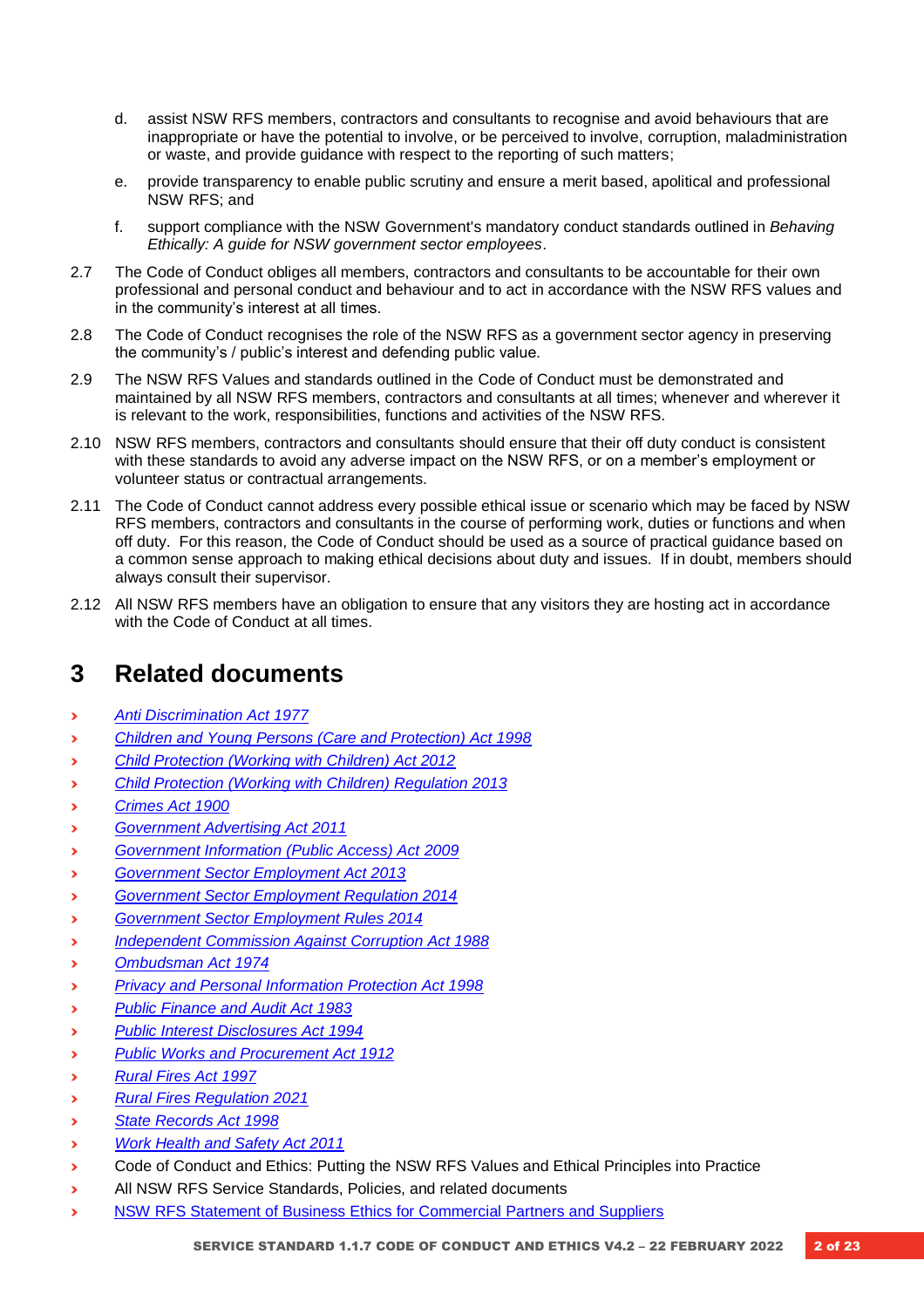#### **›** *[Behaving Ethically: A guide for NSW government sector employees](https://arp.nsw.gov.au/pscc-2014-13-behaving-ethically-guide-nsw-government-sector-employees)*

**Note**: This is not an exhaustive list. At certain times, or when doing certain work, NSW RFS members will have additional obligations under other regulatory and/or NSW RFS policy documents.

Relevant legislation, regulation, rules and other documents providing information and guidelines to NSW RFS members can be found at [www.legislation.nsw.gov.au.](http://www.legislation.nsw.gov.au/)

### **4 Amendments**

| <b>AMENDMENT</b><br><b>DATE</b> | <b>VERSION</b><br>NΟ | <b>DESCRIPTION</b>                                                                                                                                                                                                                                                                                                                                              |
|---------------------------------|----------------------|-----------------------------------------------------------------------------------------------------------------------------------------------------------------------------------------------------------------------------------------------------------------------------------------------------------------------------------------------------------------|
| 1 September 1999                | 1.0                  | Initial release<br>$\blacktriangleright$                                                                                                                                                                                                                                                                                                                        |
| 9 October 2001                  | 1.3                  | Repealed v1.0<br>$\blacktriangleright$<br>Clauses 2.11.5, 2.14.2, 2.14.3, 2.15, 5 and 7 added or amended<br>$\blacktriangleright$                                                                                                                                                                                                                               |
| 17 June 2005                    | 2.0                  | Repealed v1.3<br>$\blacktriangleright$<br>Complete review<br>⋗                                                                                                                                                                                                                                                                                                  |
| 3 April 2008                    | 2.1                  | Repealed v2.0<br>$\blacktriangleright$<br>Clauses 10.1 and 10.4 amended<br>$\blacktriangleright$                                                                                                                                                                                                                                                                |
| 29 May 2008                     | 2.2                  | Repealed v2.1<br>$\blacktriangleright$<br>References to associated service standards and policies updated<br>$\blacktriangleright$                                                                                                                                                                                                                              |
| 9 December 2008                 | 3.0                  | Repealed v2.2<br>$\blacktriangleright$<br>Complete review to align with organisational values<br>$\blacktriangleright$<br>SOP 1.1.7-1 clause 8.1 - new dot point re. use of NSW RFS IP for<br>$\blacktriangleright$<br>secondary employment<br>SOP 1.1.7-1 clause 10.4 amended<br>$\blacktriangleright$                                                         |
| 18 September 2009               | 3.1                  | Repealed v3.0<br>$\blacktriangleright$<br>Clause 3.4 amended<br>⋗<br>Clause 9 incorporates legal advice on use of alcohol on NSW RFS<br>Y.<br>premises                                                                                                                                                                                                          |
| 10 September 2015               | 4.0                  | Repealed v3.1<br>$\blacktriangleright$<br>Service Standard reviewed to align with Government Sector Employment<br>Y.<br>Act 2013 and Public Service Commissioner's Direction 1 of 2015<br>SOP SS 1.1.7-1 removed and replaced with a "Code of Conduct and<br>×.<br>Ethics"                                                                                      |
| 2 December 2016                 | 4.1                  | Repeals v4.0<br>$\blacktriangleright$<br>Amended to include details of how members are provided with Code of<br>$\blacktriangleright$<br>Conduct, and reference to mandatory annual acknowledgement<br>Section 4 Amendments updated with version history<br>$\blacktriangleright$                                                                               |
| 22 February 2022                | 4.2                  | Repeals v4.1<br>$\blacktriangleright$<br>Updated Commissioner's message<br>$\blacktriangleright$<br>Clarification of the application of the Code of Conduct for off-duty<br>$\blacktriangleright$<br>members<br>Updated roles titles to align with the Area Management Model and the<br>$\blacktriangleright$<br>functional realignment of NSW RFS Headquarters |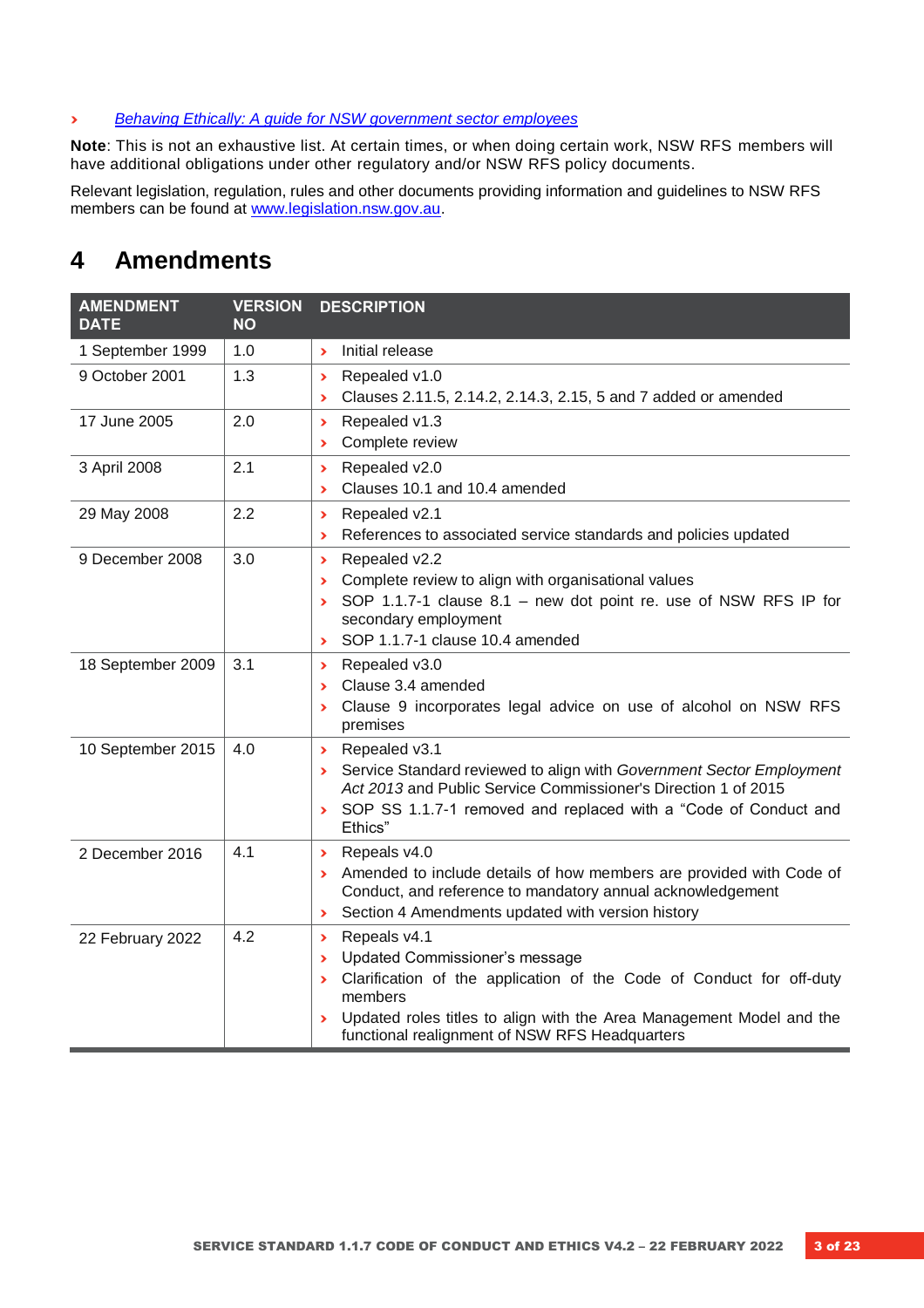

# CODE OF CONDUCT AND ETHICS

# **PUTTING THE NSW RFS VALUES AND ETHICAL PRINCIPLES INTO PRACTICE**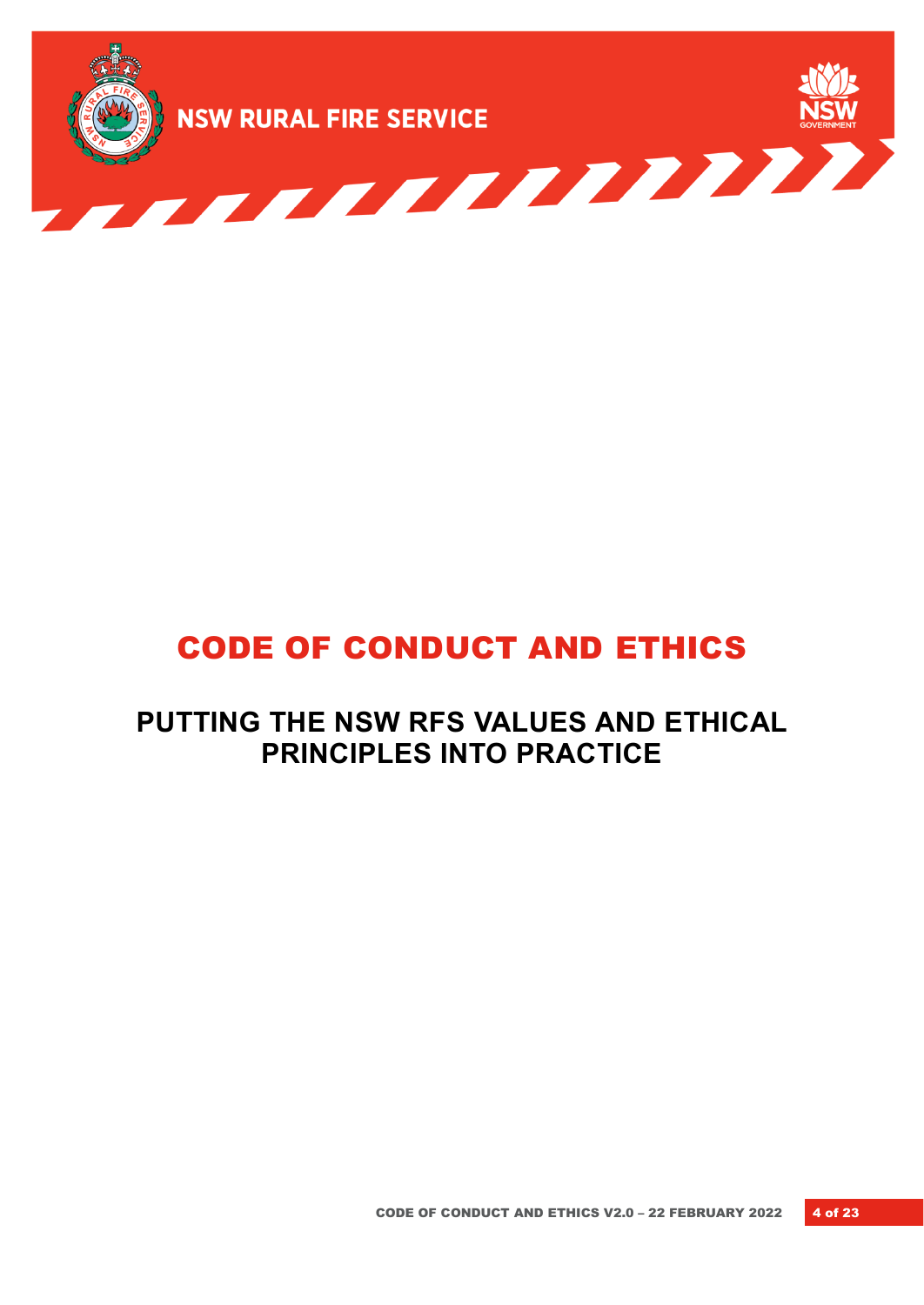# **Document control**

# **Release history**

| Version | <b>Date</b> | <b>Author</b> | <b>Summary of changes</b>                      |
|---------|-------------|---------------|------------------------------------------------|
| 1.0     | 10 Sep 2015 |               | Initial release                                |
| 1.1     | 5 Dec 2016  |               | Clause 4.3                                     |
| 2.0     | 22 Feb 2022 |               | Update Commissioner's message, and role titles |

### **Reviewed by**

| l Name     | Title                            | <b>Date</b> |
|------------|----------------------------------|-------------|
| <b>PRC</b> | <b>Policy Review Committee</b>   | 6 Jul 2015  |
| <b>CEG</b> | <b>Corporate Executive Group</b> | 29 Nov 2016 |

# **Approved by**

| <b>Name</b>              | Title                                                 | <b>Date</b> |
|--------------------------|-------------------------------------------------------|-------------|
| Derrick Oliver           | A/Director Professional Standards                     | 9 Sep 2015  |
| Bronwyn Jones            | Executive Director, Membership and Strategic Services | 10 Sep 2015 |
| <b>Shane Fitzsimmons</b> | Commissioner                                          | 10 Sep 2015 |
| <b>Shane Fitzsimmons</b> | Commissioner                                          | 5 Dec 2016  |
| Trina Schmidt            | Executive Director People and Strategy                | 16 Feb 2022 |
| Rob Rogers               | Commissioner                                          | 22 Feb 2022 |

### **Related documents**

| <b>Version</b><br>l Document name   |     |
|-------------------------------------|-----|
| SS 1.1.7 Code of Conduct and Ethics | 4.2 |
|                                     |     |
|                                     |     |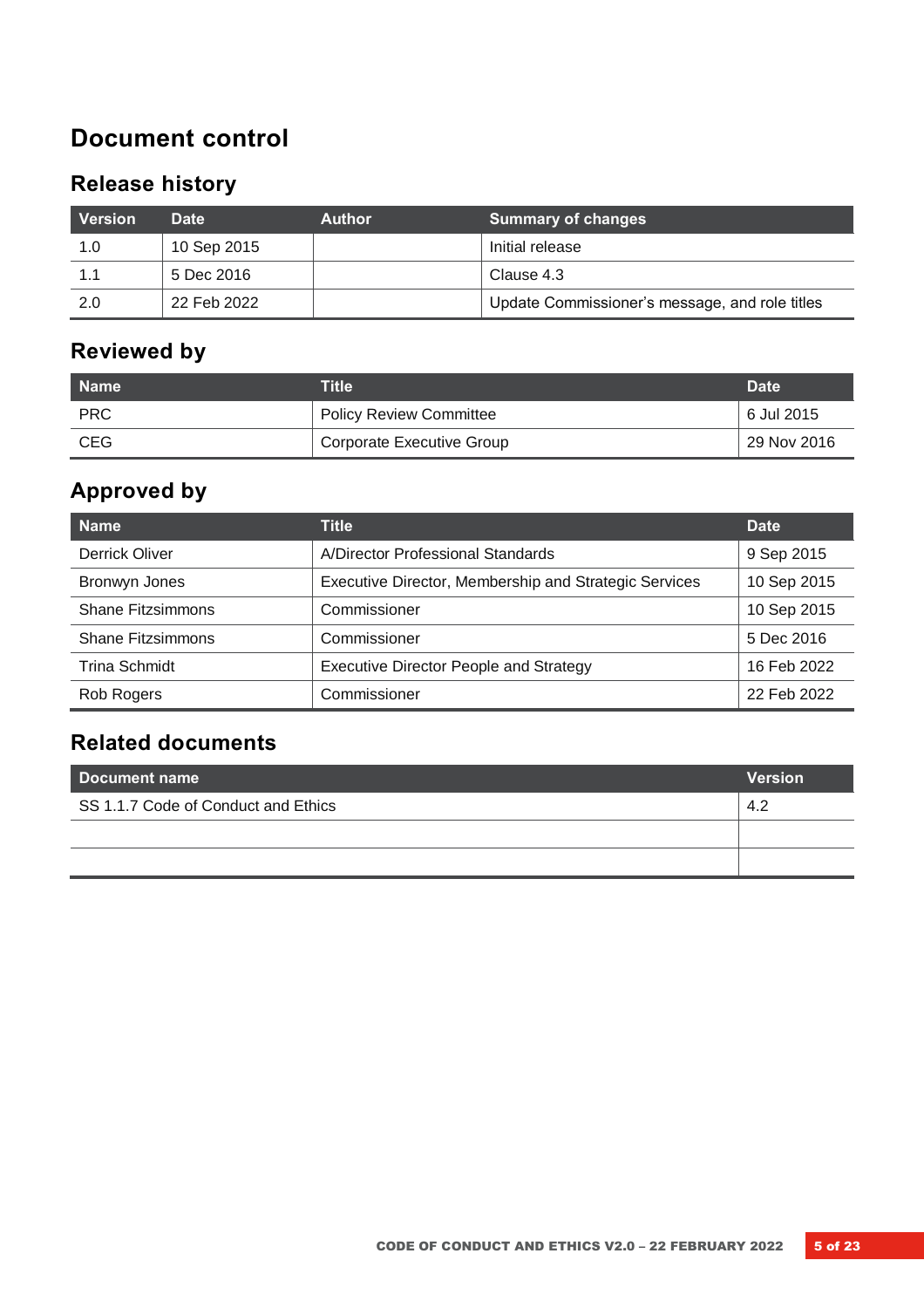# **Contents**

| $\mathbf{1}$   |      |                                                                                      |  |
|----------------|------|--------------------------------------------------------------------------------------|--|
| $\overline{2}$ |      |                                                                                      |  |
|                | 2.1  | What is the NSW RFS Code of Ethics and Conduct, and who does it apply to? 9          |  |
|                | 2.2  |                                                                                      |  |
|                | 2.3  | How does it relate to NSW RFS service standards and policies and the law? 10         |  |
|                | 2.4  |                                                                                      |  |
|                | 2.5  | What should a member do if they become aware of conduct or behaviour contrary to the |  |
| 3              |      |                                                                                      |  |
|                | 3.1  |                                                                                      |  |
|                | 3.2  |                                                                                      |  |
|                | 3.3  |                                                                                      |  |
|                | 3.4  |                                                                                      |  |
|                | 3.5  |                                                                                      |  |
|                | 3.6  |                                                                                      |  |
| 4              |      |                                                                                      |  |
|                | 4.1  |                                                                                      |  |
|                | 4.2  |                                                                                      |  |
|                | 4.3  |                                                                                      |  |
|                | 4.4  |                                                                                      |  |
|                | 4.5  |                                                                                      |  |
|                | 4.6  |                                                                                      |  |
|                | 4.7  |                                                                                      |  |
|                | 4.8  |                                                                                      |  |
|                | 4.9  |                                                                                      |  |
|                | 4.10 |                                                                                      |  |
|                | 4.11 |                                                                                      |  |
|                | 4.12 |                                                                                      |  |
|                | 4.13 |                                                                                      |  |
|                | 4.14 |                                                                                      |  |
|                | 4.15 |                                                                                      |  |
|                | 4.16 |                                                                                      |  |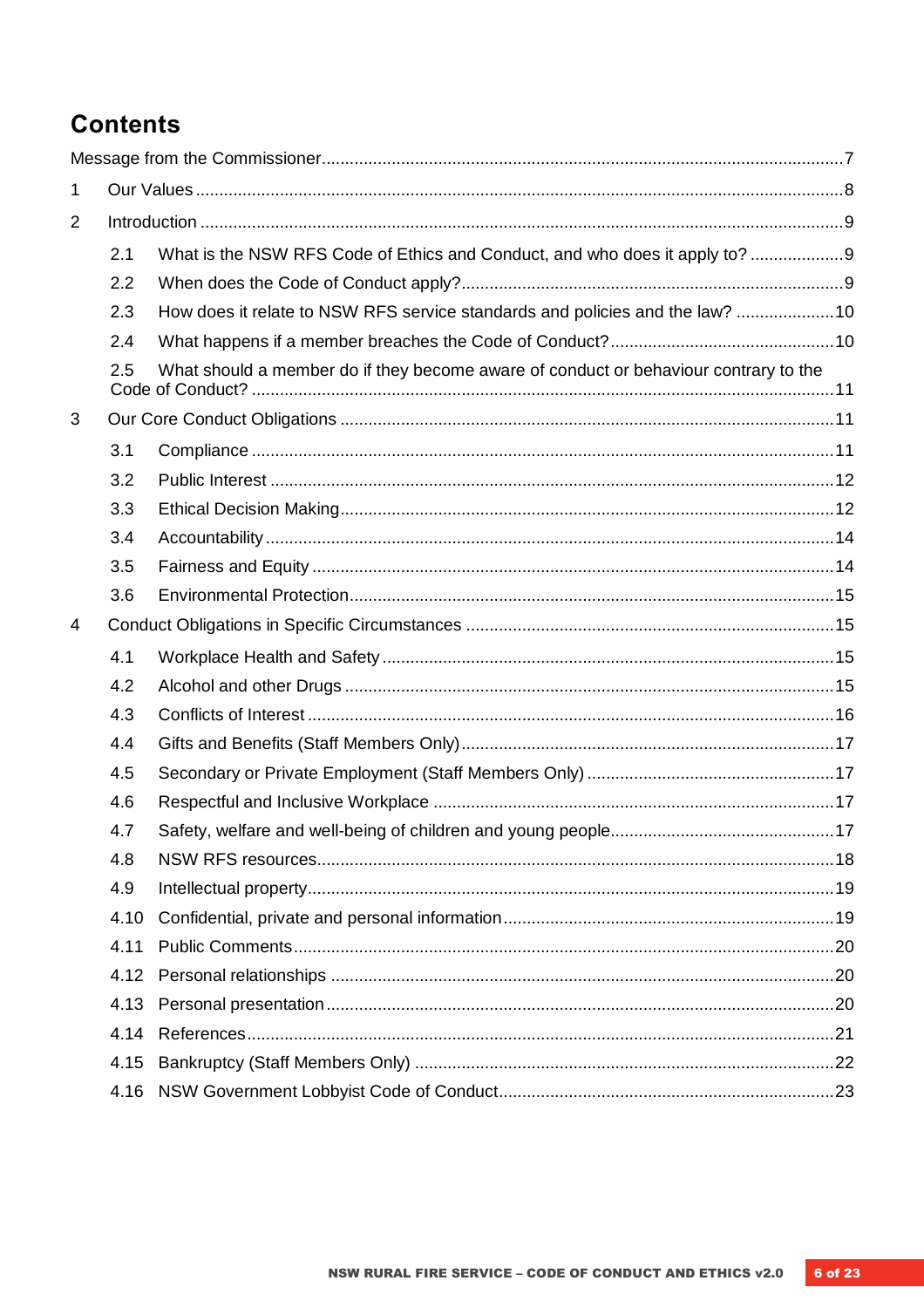### <span id="page-6-0"></span>**Message from the Commissioner**

The NSW Rural Fire Service (NSW RFS) is established under the *Rural Fires Act 1997* as the lead combat agency for bush fires in NSW. For over 100 years the NSW RFS has been a significant part of the history and landscape of NSW and is widely acknowledged as the largest volunteer fire service in the world. Our members come from all walks of life, bringing different backgrounds, experiences and perspectives to our organisation.

This diversity brings better decision making, it makes our organisation richer and more reflective of our communities. It also helps us evolve, and many of the things we did in the past look very different today.

As we look to the future, we must never lose sight of all that is good, right and special about the NSW RFS. At the same time, we must strive to create a place of work where all members feel safe, included and empowered to be at their best.

Our Values and Code of Conduct will continue to play a fundamental part in what our future looks like. The decisions we make, the way we conduct ourselves and treat each other, matter. What we do and how we act, individually and collectively, will always count. Sometimes this might mean calling out inappropriate behaviour, or speaking up about wrongdoing. This isn't always easy to do, but it's the right thing to do.

The Code of Conduct provides all of us with an ethical framework to guide our actions and decisions. It makes it clear what is, and what isn't acceptable. It applies to all NSW RFS members, contractors and consultants.

We are a highly trusted organisation, and we serve the community in many ways; often when they are at their most vulnerable. To maintain that trust and our reputation, we must uphold the highest standards of behaviour. This is why our Values and the Code of Conduct must underpin all that we do.

**Rob Rogers AFSM** Commissioner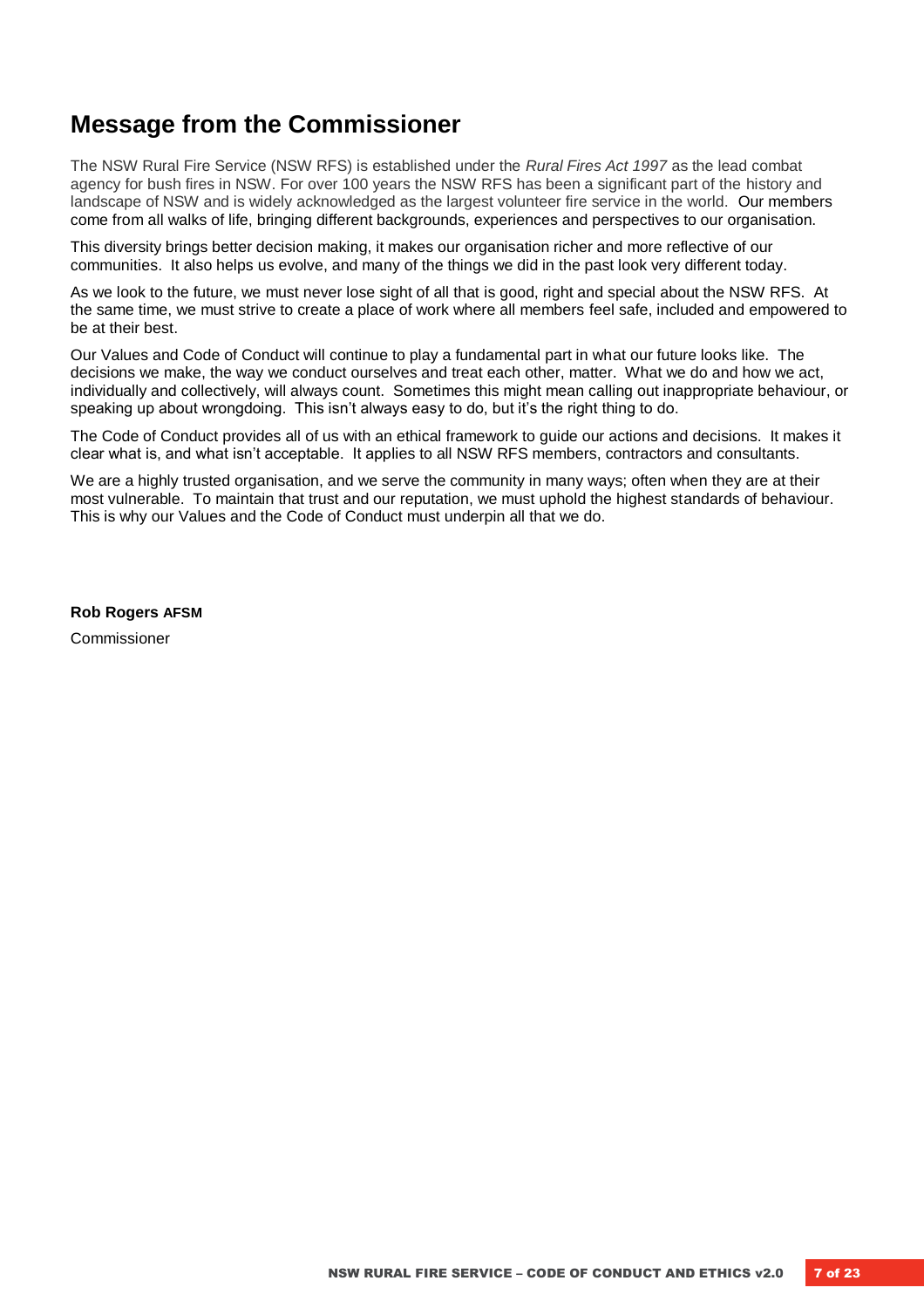# <span id="page-7-0"></span>**1 Our Values**

The community of NSW expects the NSW RFS to conduct its business with professionalism, accountability, integrity and respect.

The actions, decisions and interactions of NSW RFS members must:

- **›** be consistent with relevant legislation and policy;
- **›** provide transparency to enable public scrutiny; and
- $\rightarrow$  be soundly based on the NSW RFS values and the principles that guide their implementation.

There is no hierarchy among our core values and each is of equal importance.

|   | <b>Mutual Respect</b>                                                                                                                      |
|---|--------------------------------------------------------------------------------------------------------------------------------------------|
| ⋗ | We actively seek and value everyone's contribution                                                                                         |
| ⋗ | We acknowledge differences in people                                                                                                       |
| ⋗ | Constructive comment is accepted as a positive contribution to the richness of our organisation                                            |
| ⋗ | We encourage accepting responsibility and accountability while avoiding a "blaming" culture                                                |
| ⋗ | We respect the dignity of each and every person in all our communications                                                                  |
|   | <b>Adaptability and Resourcefulness</b>                                                                                                    |
| ⋗ | We encourage creativity and flexibility, while approaching our work sensibly and with safety                                               |
| ⋗ | Initiative and continuous development are necessary and to be encouraged within our approved standards, procedures and guidelines          |
| ⋗ | We encourage open mindedness                                                                                                               |
| ⋗ | We are analytical in our approach to tasks and the Service encourages progression in new methods, alternatives, equipment and<br>processes |
|   | One Team, Many Players, One Purpose                                                                                                        |
| ⋗ | We encourage diversity: our organisation is reflective of our communities                                                                  |
| ⋗ | We encourage contribution from all areas                                                                                                   |
| ⋗ | Consultation and engagement of stakeholders are essential to the success of the NSW RFS                                                    |
| ⋗ | We target a diverse range of groups in our communications and the promotion of our organisation                                            |
|   | <b>Integrity and Trust</b>                                                                                                                 |
| ⋗ | We communicate clearly what we expect from each other                                                                                      |
| ⋗ | We take personal responsibility for actions and commitments that we make                                                                   |
| ⋗ | We are both respectful and open with each other                                                                                            |
| ⋗ | We foster a climate of trust and reliability                                                                                               |
| ⋗ | Open and informed decision making is promoted and encouraged                                                                               |
|   | <b>Support, Friendship and Camaraderie</b>                                                                                                 |
| ⋗ | We provide a welcome atmosphere for all                                                                                                    |
| ⋗ | We support each other in all activities                                                                                                    |
| ⋗ | We foster a sense of belonging, purpose, enjoyment and involvement                                                                         |
| ⋗ | We mentor our people to help develop their full potential                                                                                  |
|   | <b>Community and Our Environment</b>                                                                                                       |
| ⋗ | We go above and beyond to make a difference in the community and our environment                                                           |
| ⋗ | We undertake our roles and behave in a way that is inspiring to others                                                                     |
| ⋗ | We see building community capacity as central to our mission                                                                               |
| ⋗ | We engage with the youth of our communities to ensure the sustainability of the Service                                                    |
| ⋗ | We are mindful of the ecological and environmental impact of our activities                                                                |
|   | <b>Knowledge and Learning</b>                                                                                                              |
| ⋗ | We foster a climate of continuous learning and sharing of information                                                                      |
| ⋗ | We encourage self-reflection and personal growth                                                                                           |
| ⋗ | We enhance our knowledge through participation in a range of forums                                                                        |
| ⋗ | We actively participate in research and embed the learning into our organisation                                                           |
| ⋗ | Debriefing is important, necessary and to be encouraged to improve our standards, procedures and guidelines                                |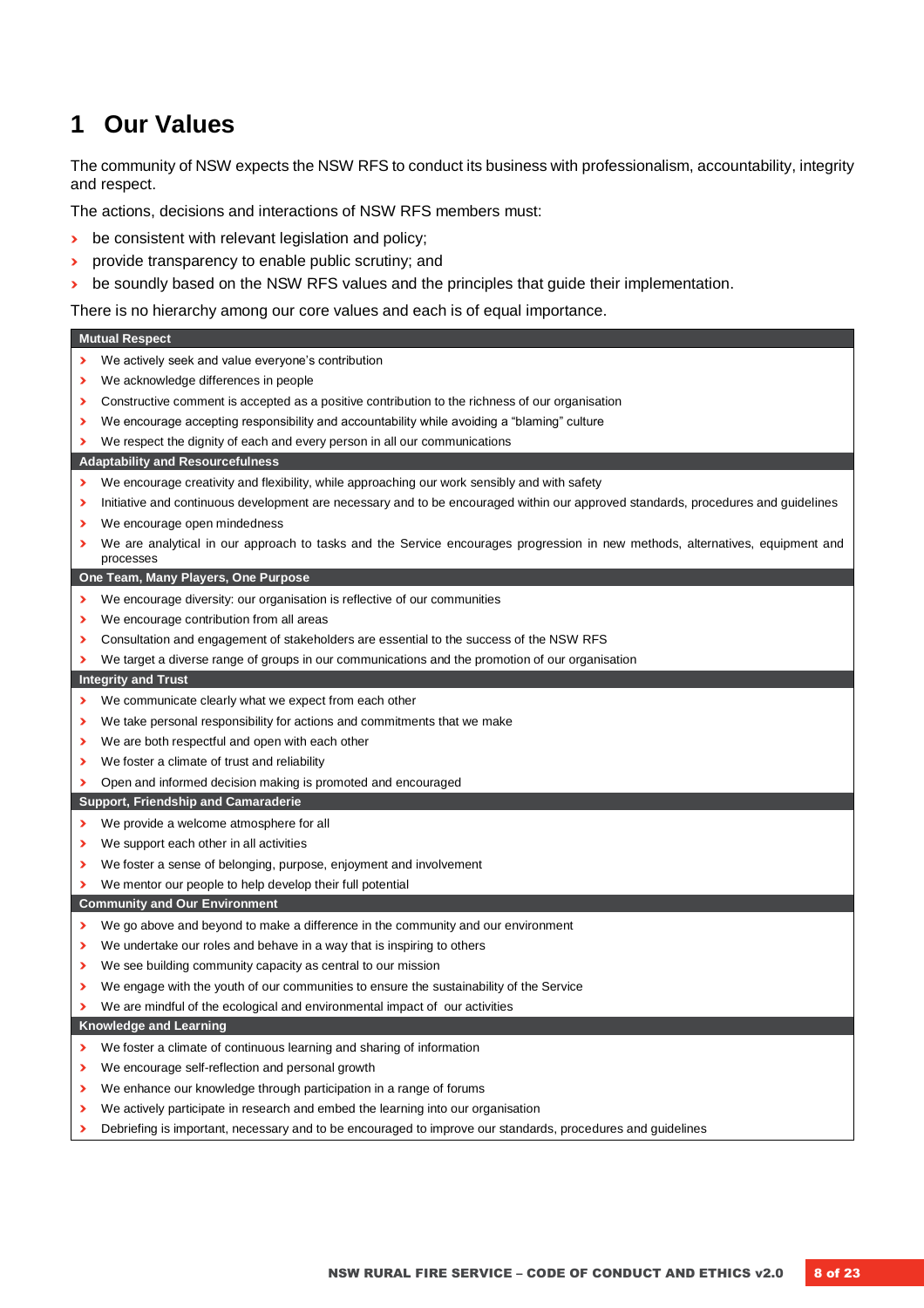# <span id="page-8-0"></span>**2 Introduction**

#### <span id="page-8-1"></span>**2.1 What is the NSW RFS Code of Ethics and Conduct, and who does it apply to?**

The NSW RFS Code of Conduct and Ethics (the Code of Conduct) forms part of Service Standard 1.1.7 Code of Conduct and Ethics.

The Code of Conduct implements the *Ethical framework for the government sector* found in Part 2 of the *Government Sector Employment Act 2013*.

The Code of Conduct applies to:

- **›** all members of the NSW RFS, including the Commissioner;
- **›** any employee of another government sector agency on secondment to the NSW RFS;
- **›** all consultants, contractors and agency employees engaged to perform work for, or on behalf of the NSW RFS; and
- **›** work experience students.

In the Code of Conduct:

- **›** members of the staff of the NSW RFS are referred to as "staff members";
- **›** volunteer rural fire fighters are referred to as "volunteers";
- **›** staff members and volunteers are referred to collectively as "members"; and
- **›** the supervisor or manager directly in charge of a member is referred to as the "next in charge". An example, for volunteers is:
	- **›** for an officer or member of a brigade the captain; or
	- **›** for a captain or group officer the district manager.

Staff members, as government sector employees have additional obligations to those of volunteers. These obligations, as set out in Part 2 of the *Government Sector Employment Act 2013*, have been incorporated within the Code of Conduct. Additional obligations that apply to staff members, but not to volunteers, have been specifically identified in the Code of Conduct.

#### <span id="page-8-2"></span>**2.2 When does the Code of Conduct apply?**

The Code of Conduct applies whenever a member is:

**•** in the workplace<sup>1</sup>;

l

- $\rightarrow$  acting in the capacity of a member;
- **EXECTED** attending or participating in any NSW RFS or NSW RFS sponsored<sup>2</sup> activity, including but not limited to attending incidents, training, or other community relations events;
- **›** wearing NSW RFS uniform, whether on duty or otherwise;
- **›** attending any NSW RFS sponsored event including social events; or
- **b** holding him or herself out as a member<sup>3</sup>.

<sup>&</sup>lt;sup>1</sup> "Workplace" includes places occupied by NSW RFS members whilst undertaking authorised activities and may include, but are not limited to: vehicles and tankers, boats, aircraft, fire grounds, trailers, caravans, plant and machinery, fire control centres, brigade stations, offices, training centres or locations, base camps, staging areas, canteens, workshops, storage facilities and warehouses, garages, toilets and amenities and any other location where NSW RFS activities/duties occur.

<sup>&</sup>lt;sup>2</sup> "NSW RFS sponsored activity" includes functions or events organised by a brigade or brigade social committee, field days, training courses (whether or not they are conducted on RFS premises) and meals provided at, or social gatherings held in conjunction with meetings or training courses involving staff and/or volunteers.

 $3$  This includes occasions when a member describes him or herself as a member or implies that they are a member by, for example, posting an image of themselves in NSW RFS uniform or biographical details/description that includes a reference to membership of the NSW RFS.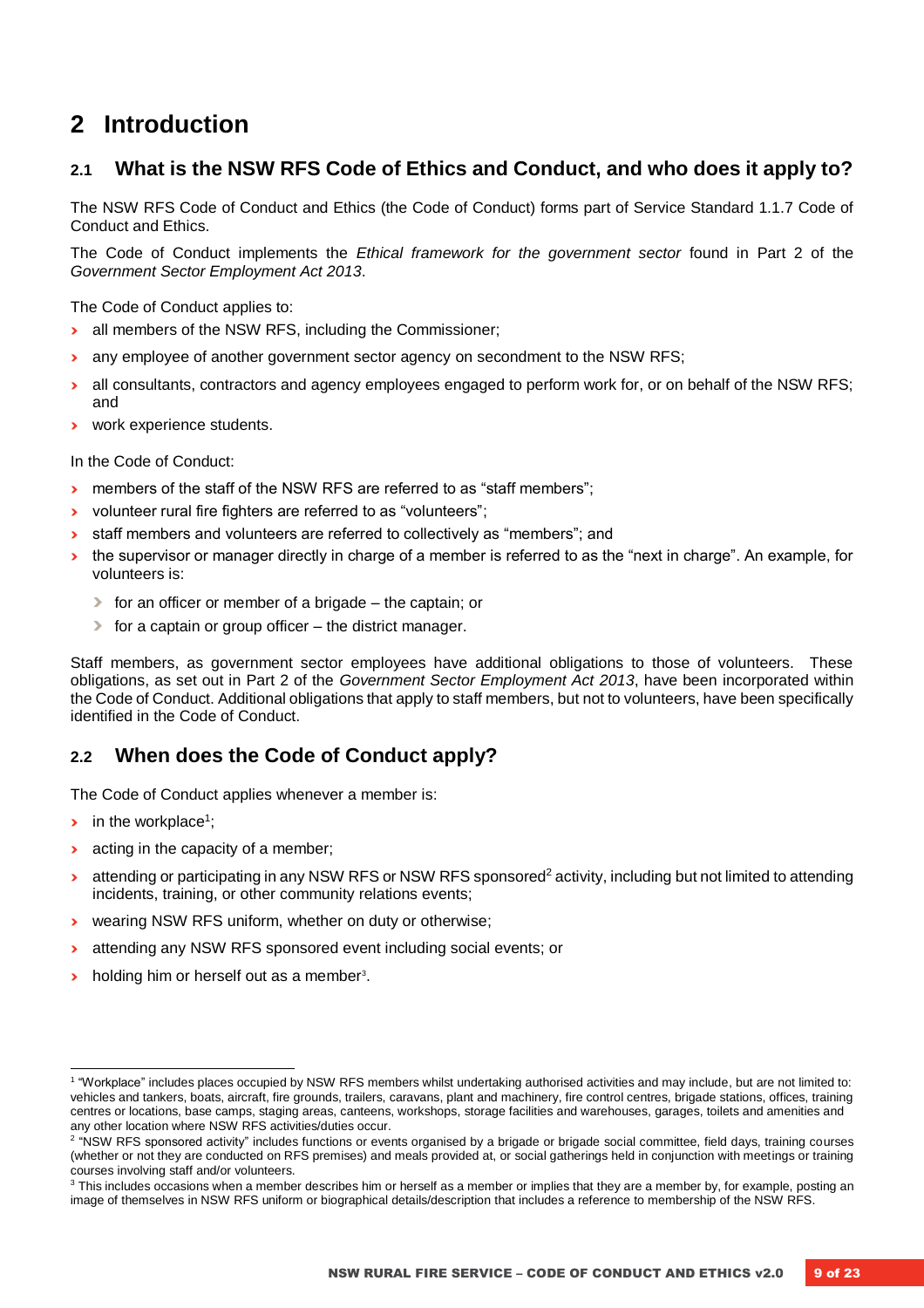Members should ensure their off duty conduct is consistent with these standards to avoid any adverse impact on the NSW RFS, or on their employment or volunteer status.

Contractors, consultants and agency employees engaged by and work experience students working in the NSW RFS must abide by the Code of Conduct, whenever and wherever they are performing work for the NSW RFS.

#### <span id="page-9-0"></span>**2.3 How does it relate to NSW RFS service standards and policies and the law?**

The Code of Conduct does not replace the general law or the NSW Public Service Commissioner's Directions. All members of the NSW RFS must also comply with all relevant State and Commonwealth laws and staff members must comply with the NSW Public Service Commissioner's directions.

If a conflict arises between the Code of Conduct and the provisions of any Act, Regulation or Public Service Commissioner's Directions, the latter provisions prevail.

The Code of Conduct provides the overarching principles and standards for how members are to approach the most common ethical issues that may arise as they perform their duties. A number of other service standards, policies and guidelines are also issued by the NSW RFS to set out the specific steps and actions to be taken when managing the ethical issues referred to in the Code of Conduct. Members must therefore ensure they are aware of, and comply with the Code of Conduct and the relevant service standards, policies and procedures.

#### <span id="page-9-1"></span>**2.4 What happens if a member breaches the Code of Conduct?**

Behaviour contrary to the NSW RFS values and/or the Code of Conduct can bring individual members into disrepute, undermine productive working relationships, hinder service delivery and damage the community/public trust in the NSW RFS, or the government sector more broadly.

There are a range of consequences for breaching the NSW RFS values and the Code of Conduct depending on the nature and seriousness of the breach and the status of members involved.

A failure to comply with the Code of Conduct may constitute:

- **›** A breach of discipline in the case of a volunteer see Service Standard 1.1.2 Discipline and Service Standard 1.1.21 Stand Down/Removal from Membership and Notification of Criminal Charges and Convictions;
- **›** Misconduct in the case of a staff member see the misconduct processes under Section 69 of the *Government Sector Employment Act 2013* and Part 8 of the *Government Sector Employment Rules 2014*.

The NSW RFS Commissioner may also be required by law to report some breaches of the Code of Conduct to one or more of the following external agencies and such conduct may constitute a criminal offence:

- **›** NSW Police;
- **›** NSW Independent Commission against Corruption (ICAC);
- **›** Office of the Children's Guardian.

If it is alleged that a member has acted in a way that is contrary to the Code of Conduct, he or she will have an opportunity to provide their version of events. How this will happen will be proportionate to the seriousness of the matter. Where the allegation is minor or low level the member's next in charge may discuss the matter directly with the member. If the allegation is more serious, and/or there is evidence of a pattern of similar behaviour over a period of time, a formal process may be required.

Potential outcomes where a finding of breach of discipline/misconduct has occurred may include:

- **›** Volunteers reprimand, suspension, demotion, disqualifying the respondent from holding rank, imposition of conditions on membership or removal from membership;
- **›** Staff members any of the actions detailed in Part 5, Section 69 (4) of the *Government Sector Employment Act 2013*;
- **›** Contractors, consultants, agency employee and work experience students termination of contract/work arrangements.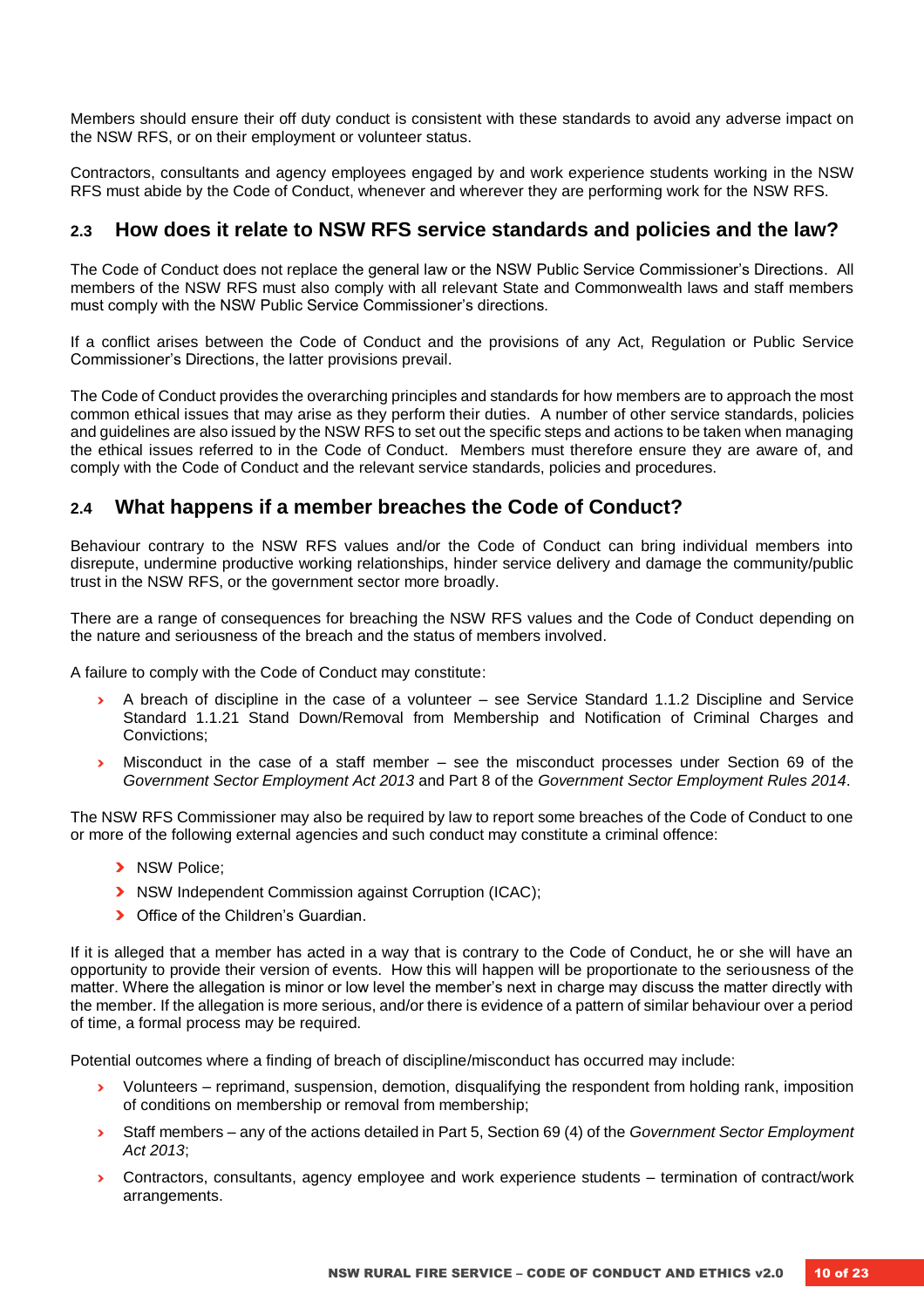#### <span id="page-10-0"></span>**2.5 What should a member do if they become aware of conduct or behaviour contrary to the Code of Conduct?**

A member who believes that another member, consultant, contractor, agency employee, secondee or work experience student has done the wrong thing they must discuss their concerns confidentially with their next in charge.

If the next in charge is the person who the member believes may have breached the Code of Conduct, or the member is not comfortable discussing their concerns with this person, they must raise their concerns confidentially with the next level of management/command.

A member may also raise any concerns with Critical Incident Support Services or the Chaplaincy Service.

Members must report suspected corrupt conduct, as well as maladministration and serious and substantial waste of public resources, or a breach of government information and privacy rights to their next in charge in accordance with Service Standard 1.1.32 Fraud and Corruption Prevention, or make a public interest disclosure.

The *Public Interest Disclosures Act 1994* provides certain protections against reprisals for members who voluntarily report such matters, but not where the allegation is made vexatiously or with malicious intent.

To be protected under the *Public Interest Disclosures Act 1994* an individual must make the disclosure:

- **›** internally to the person or persons nominated in Service Standard 1.1.30 Public Interest Disclosures in the NSW RFS;
- **›** externally to any of the following agencies, depending on the nature of the disclosure:
	- **›** Disclosures concerning corrupt conduct should be made to the ICAC;
	- **›** Disclosures concerning maladministration should be made to the Ombudsman; and
	- **›** Disclosures concerning serious and substantial waste of public money should be made to the Auditor-General.

Disclosure can likewise be made to a Member of Parliament or to a journalist, subject to the conditions provided under Section 19, Part 2 of the *Public Interest Disclosures Act 1994*.

If a member is unsure as to whether a matter involves corrupt conduct, maladministration or serious and substantial waste they should still report it to the nominated person or agency cited above.

In the case of conduct or behaviour that may involve serious misconduct, any misconduct involving a child or potentially criminal or corrupt conduct, or to seek clarification on these matters, they may also contact the NSW RFS Performance and Conduct Unit or Area Commander.

### <span id="page-10-1"></span>**3 Our Core Conduct Obligations**

The NSW RFS is a community based fire and emergency service. It is both part of the community and serves the community.

Serving the community means more than fighting fires and protecting people, property and the environment from emergencies. It also means we have other obligations as detailed in this section.

#### <span id="page-10-2"></span>**3.1 Compliance**

All members must comply with:

- **›** State and Federal Laws
- **›** the NSW RFS values;
- **›** the Code of Conduct; and
- **›** any other NSW RFS service standards, policies, procedures and guidelines relevant to their role.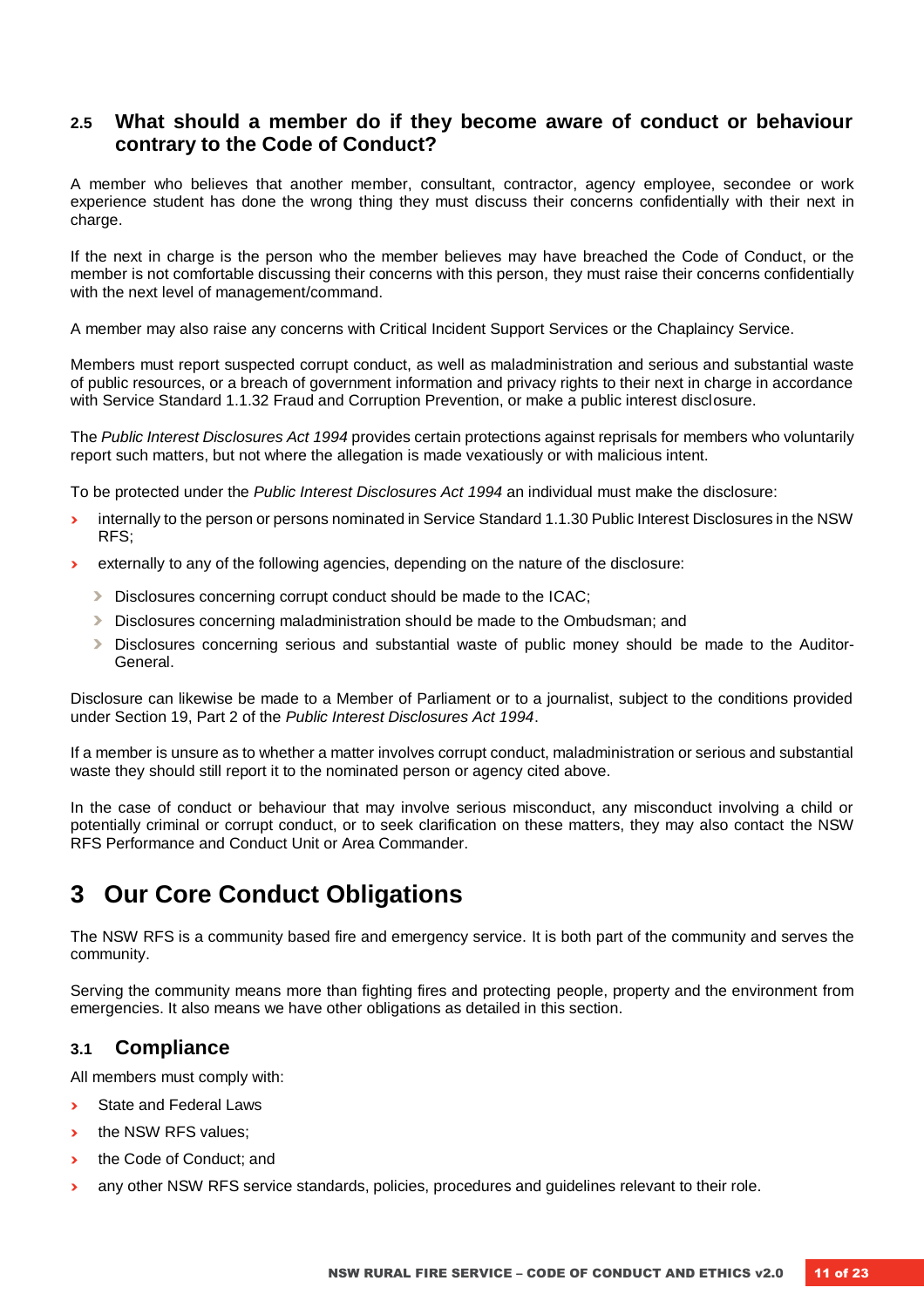All members must also comply with any lawful and reasonable direction or instruction given to them by another NSW RFS member empowered to make such a direction or instruction under legislation, regulation, delegation or authorisation.

All NSW RFS managers, executives and senior volunteers must also:

- **›** lead and promote implementation of the Ethical Framework in their workplace;
- **›** ensure their workplace culture, practices and systems (including recruitment and promotion) operate consistently with the Ethical Framework;
- **›** recognise and promote individual member and team conduct that exemplifies the Ethical Framework; and
- **›** act promptly and with due process to prevent and address any breaches of the Ethical Framework.

#### <span id="page-11-0"></span>**3.2 Public Interest**

Since the functions and powers of the NSW RFS can have a broad effect on members of the community, you are expected as a member to perform your duties and activities, make decisions and exercise any delegation or authorisation in ways that promote or preserve the community/public's interest.

It is acknowledged that members also have their own private interests. An "interest" in this context means anything that can have an impact on an individual or group. The term "private interest" includes not only the personal, professional or business interests of a member, but also the personal, professional or business interests of individuals or groups with whom a member is closely associated. This can include relatives, friends, business associates, or even rivals and enemies.

In order to ensure their actions and decisions actively place the interests of the community/public and the NSW RFS before that of their own, members must:

- **a** act professionally with honesty, consistency and impartiality as they carry out their NSW RFS duties;
- **›** treat people with whom they have contact during the course of their duties equally without prejudice or favour;
- **›** uphold the law, institutions of government and democratic principles;
- **•** provide transparency to enable public scrutiny;
- not use NSW RFS information or resources for private gain;
- **›** not take improper advantage of their NSW RFS membership;
- **›** provide apolitical and non-partisan advice;
- **›** promptly disclose and effectively manage any actual, perceived or potential conflict of interest so that they can perform their duties in a fair and unbiased way;
- **›** make adequate records of any decision made or actions taken during the course of their duties;
- **›** make sure they receive value for money when incurring expenses on the NSW RFS' behalf; and
- $\rightarrow$  be fiscally responsible and focus on the efficient, effective and prudent use of resources.

#### <span id="page-11-1"></span>**3.3 Ethical Decision Making**

A member must act ethically in all their dealings with members of the community, our stakeholders and their fellow members.

It is therefore essential that members identify ethical dilemmas and apply ethical judgement in resolving them because this is appropriate behaviour that reflects NSW RFS values.

The decisions and actions members take must be consistent with legislation, the NSW RFS values, the Code of Conduct and NSW RFS service standards, policies, procedures and guidelines.

When faced with an ethical dilemma, members should clarify the scope of the problem and consider carefully how the problem affects (or may affect in the future) other members, members of the community, stakeholders and the government of the day.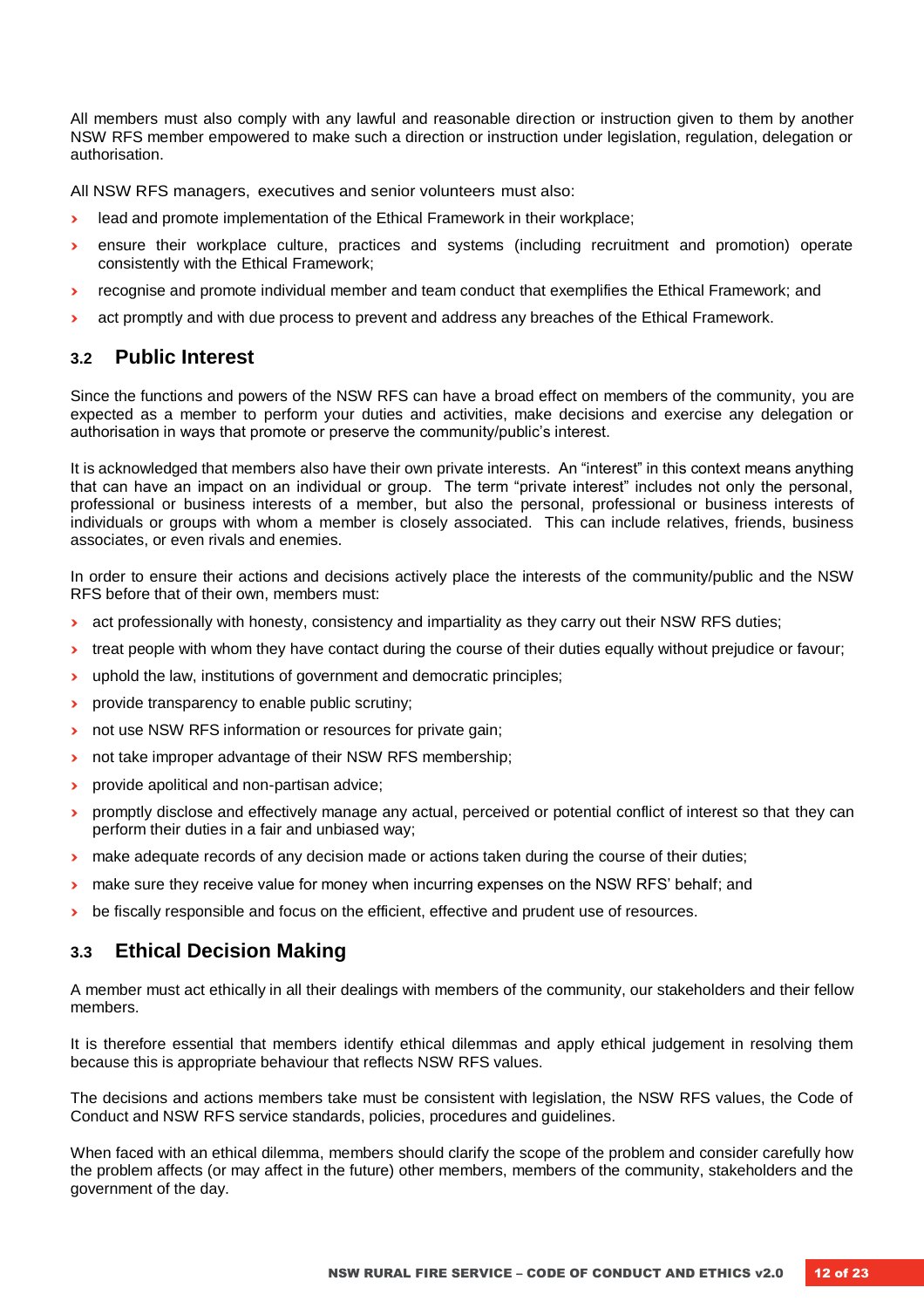Members should use the following framework to guide their decision making:

| $\overline{\mathbf{1}}$ | Is what I am proposing to do within the law?                                                                                                                                                                                                                 |
|-------------------------|--------------------------------------------------------------------------------------------------------------------------------------------------------------------------------------------------------------------------------------------------------------|
| $\overline{2}$          | Is what I am proposing to do consistent with the principles of the NSW Government Sector?                                                                                                                                                                    |
| $\overline{3}$          | Is what I am proposing to do in line with the NSW RFS purpose and strategic plan?                                                                                                                                                                            |
| $\overline{\mathbf{4}}$ | Is what I am proposing to do in the best interests of the NSW RFS and the community? (i.e. Will it yield the<br>greatest benefit or least harm to the most people and minimize the number of people who might be<br>disadvantaged in the short or long term) |
| $\sqrt{5}$              | Is what I am proposing to do consistent with the Code of Conduct and/or NSW RFS service standards,<br>policies, procedures and guidelines?                                                                                                                   |
| 6                       | Is this a decision I have the authorisation to make, or should it be referred to a more senior member?                                                                                                                                                       |
| $\overline{7}$          | What will the outcomes of the decision be – for me, my role, the Section/Brigade, the NSW RFS?                                                                                                                                                               |
| 8                       | What will the consequences be for other individuals?                                                                                                                                                                                                         |
| 9                       | Which options support due process, transparency, fair compensation for any loss and fair treatment of<br>those affected by any decision?                                                                                                                     |
| 10                      | Which options support the legal rights of members of the public?                                                                                                                                                                                             |
| 11                      | Could the decision lead to myself, or a family member, friend or associate benefiting at the expense of the<br>Brigade, the NSW RFS or the community?                                                                                                        |
| 12                      | Will the decision bear up to scrutiny by the community, the media or a watchdog organisation like ICAC?                                                                                                                                                      |
| 13                      | What is the likely impact on NSW RFS membership, finances, infrastructure and other assets?                                                                                                                                                                  |
| 14                      | What is the likely impact on government finances?                                                                                                                                                                                                            |
| 15                      | Can the issue be addressed through the redesign of services, work practices or new methods of service<br>delivery?                                                                                                                                           |

Evaluate and decide which option best addresses the above issues and:

- **›** is lawful;
- **›** is in the community/public interest;
- **›** supports integrity;
- **›** builds trust;
- **›** delivers better services; and
- **›** ensures accountability.

To establish if the option selected is consistent with the NSW RFS values and the Code of Conduct, test it against the following questions:

- **›** Integrity would your fellow members say you had considered the views of all interested parties/individuals and acted in the right way, even if it was at your personal cost?
- **›** Trust would your action, if it became public, build confidence in the NSW RFS and the public sector?
- **›** Service would the community say your actions improved the quality of the services they receive?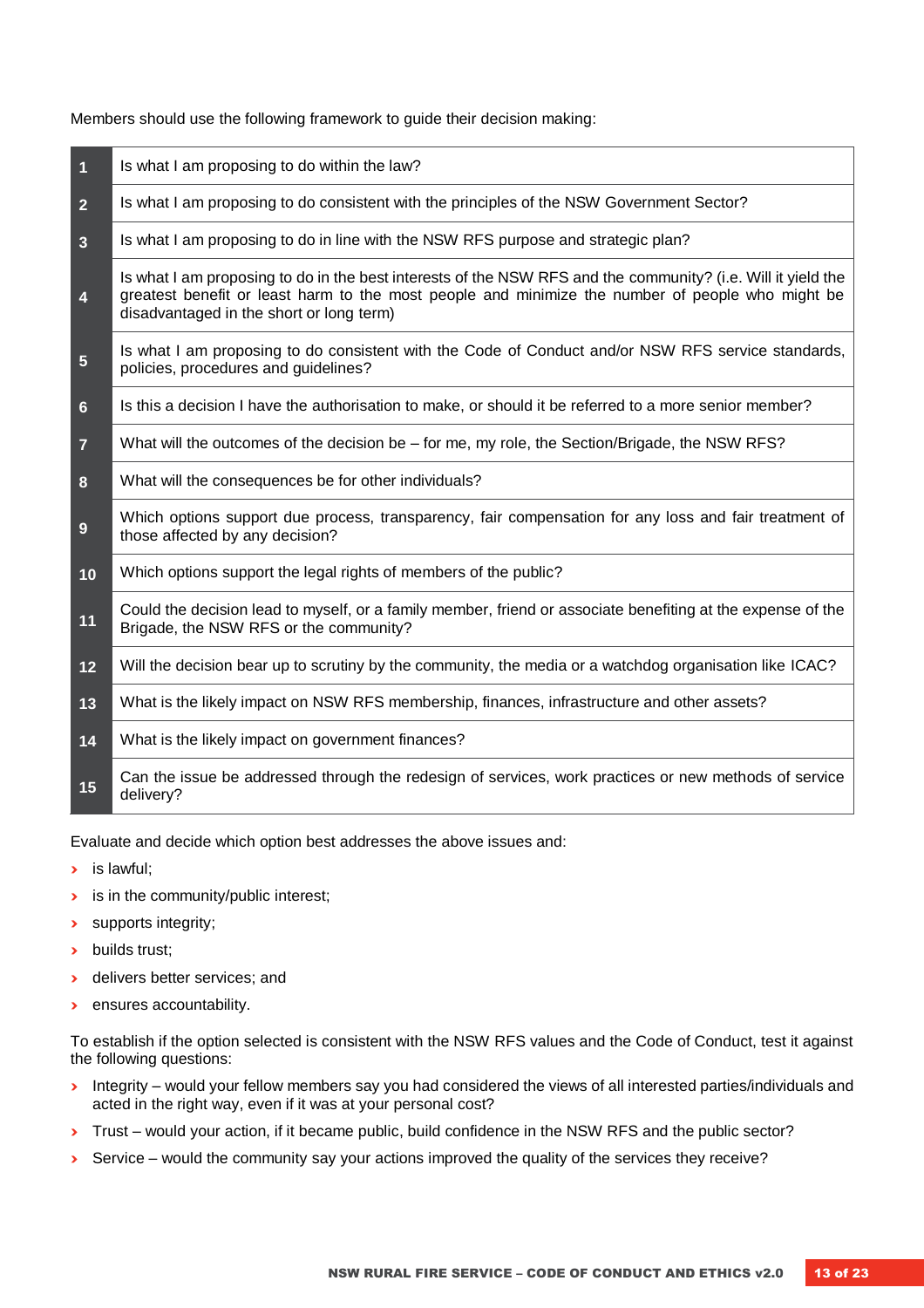**›** Accountability – would the Commissioner and fellow members say that your actions are consistent with the NSW RFS values, the Code of Conduct and the law?

Ensure that in implementing your decision, the methods and approach you take are also consistent with the NSW RFS values and the Code of Conduct.

#### <span id="page-13-0"></span>**3.4 Accountability**

Being accountable in everything we do:

- **•** enhances the public's confidence in the NSW RFS;
- **I** helps to ensure that we are responsive to the interests of the community; and
- **•** protects individuals, members and the NSW RFS.

A member is accountable for their own conduct and the decisions they make and actions they take. Members must demonstrate their accountability by:

- **›** acting according to the spirit and the letter of any relevant legislation;
- **›** complying with NSW RFS service standards, policies, procedures and guidelines at all times;
- **›** making certain that all decisions, actions and advice are based on evidence and within delegation/authorisation;
- **›** being answerable for their decisions and actions, and the outcomes resulting from their decisions and actions;
- **›** making sure that any decisions made, actions taken or advice provided on behalf of the NSW RFS is properly documented;
- **›** ensuring they take ownership of situations that they are involved in. They see them through, and take responsibility for what happens – good or bad;
- **›** not blaming others if things go wrong. Instead, they do their best to make things right;
- **›** taking an active role in implementing the objectives of the NSW RFS; and
- **›** ensuring that NSW RFS resources and assets are used responsibly in accordance with relevant service standards.

#### <span id="page-13-1"></span>**3.5 Fairness and Equity**

The NSW community, our stakeholders and other members have a right to expect that members demonstrate fairness and equity whenever they perform their duties, take actions, have interactions and make decisions.

Accordingly, all members must:

- **›** act honestly, in good faith, reasonably and with integrity at all times when dealing with members of the community, stakeholders and fellow members;
- **›** perform their duties impartially, particularly when exercising discretionary powers or delegated authority;
- **I** inform other members and members of the community of their rights, the procedures to be followed and the criteria on which any decisions will be made; providing them with adequate opportunity to respond and/or put their case and then taking this information into consideration when making decisions;
- **›** ensure other members and members of the community are advised of the reasons for any decision; and
- **a** act in a manner that is inclusive and respectful of people and their linguistic, cultural, religious, ethnic, national or racial backgrounds, physical, mental or intellectual attributes or disabilities, age, gender or sexual orientation.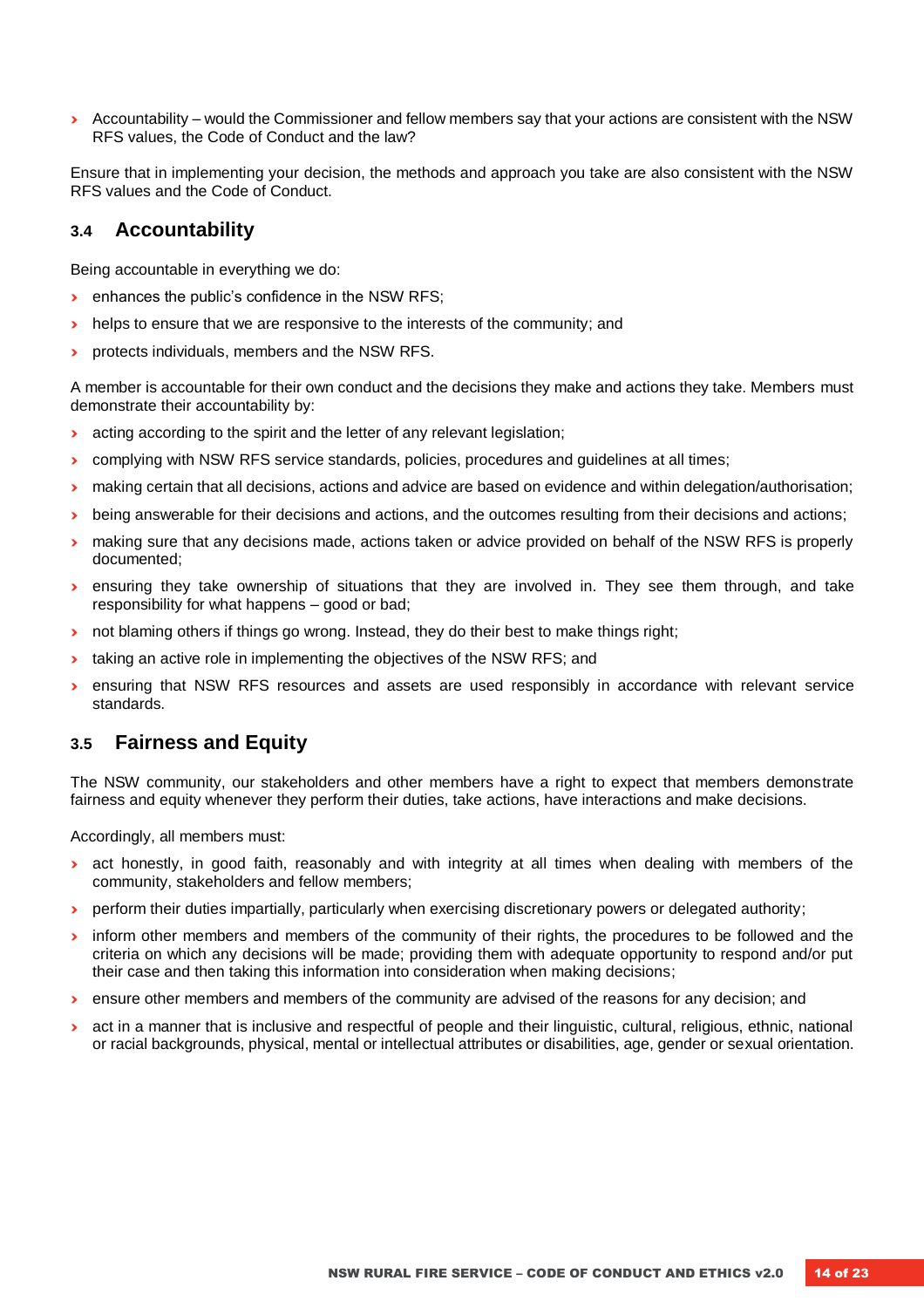#### <span id="page-14-0"></span>**3.6 Environmental Protection**

All members have statutory responsibilities to protect the environment under the *Rural Fires Act 1997* and other legislation.

Accordingly, all members must:

- **›** be mindful of the environmental impacts of their actions;
- **›** have regard to the principles of ecologically sustainable development; and
- **›** work to minimise environmental impacts in the workplace by reducing consumption of paper and energy and reusing and recycling resources.

### <span id="page-14-1"></span>**4 Conduct Obligations in Specific Circumstances**

A member's conduct, behaviour and the choices they make provide the opportunity to put the NSW RFS values and the Code of Conduct into practice and to support other NSW RFS members to do the same.

By observing the following principles as members undertake their duties will ensure that their professional and personal conduct and behaviour promotes the NSW RFS values and maintains the community's trust and confidence in its integrity and professionalism.

#### <span id="page-14-2"></span>**4.1 Workplace Health and Safety**

All members must take reasonable care of their own health and safety, and the health and safety of others.

Volunteers must comply with all relevant NSW RFS Work, Health and Safety service standards.

Staff members must comply with all relevant NSW RFS Work, Health and Safety policies and service standards.

#### <span id="page-14-3"></span>**4.2 Alcohol and other Drugs**

A member must not:

- **›** sell or allow the sale of alcohol on NSW RFS premises and at NSW RFS sponsored events, other than on licensed premises;
- **›** supply or allow the supply of alcohol to minors on NSW RFS premises and at NSW RFS sponsored events by any person, including the minor's parent or guardian;
- **›** allow the consumption of alcohol by minors on NSW RFS premises or at NSW RFS sponsored events; or
- **›** consume alcohol on NSW RFS premises or at NSW RFS sponsored events unless a responsible officer is present who is willing to assume responsibility for:
	- **›** ensuring compliance with the Code of Conduct and other relevant service standards and policies; and
	- **›** supervising the conduct of the members in attendance.

In the case of volunteers, the responsible officer must be:

- **›** a group or brigade officer over the age of 18 years; and
- **›** present at all times while alcohol is being consumed.

In the case of staff members, the responsible officer must be:

- **›** an inspector or of higher rank or if non-ranked, a Manager or above; and
- **›** present at all times while alcohol is being consumed.

Soft drinks or other non-alcoholic drinks must be made available whenever alcohol is consumed or available for consumption on NSW RFS premises or at NSW RFS sponsored events.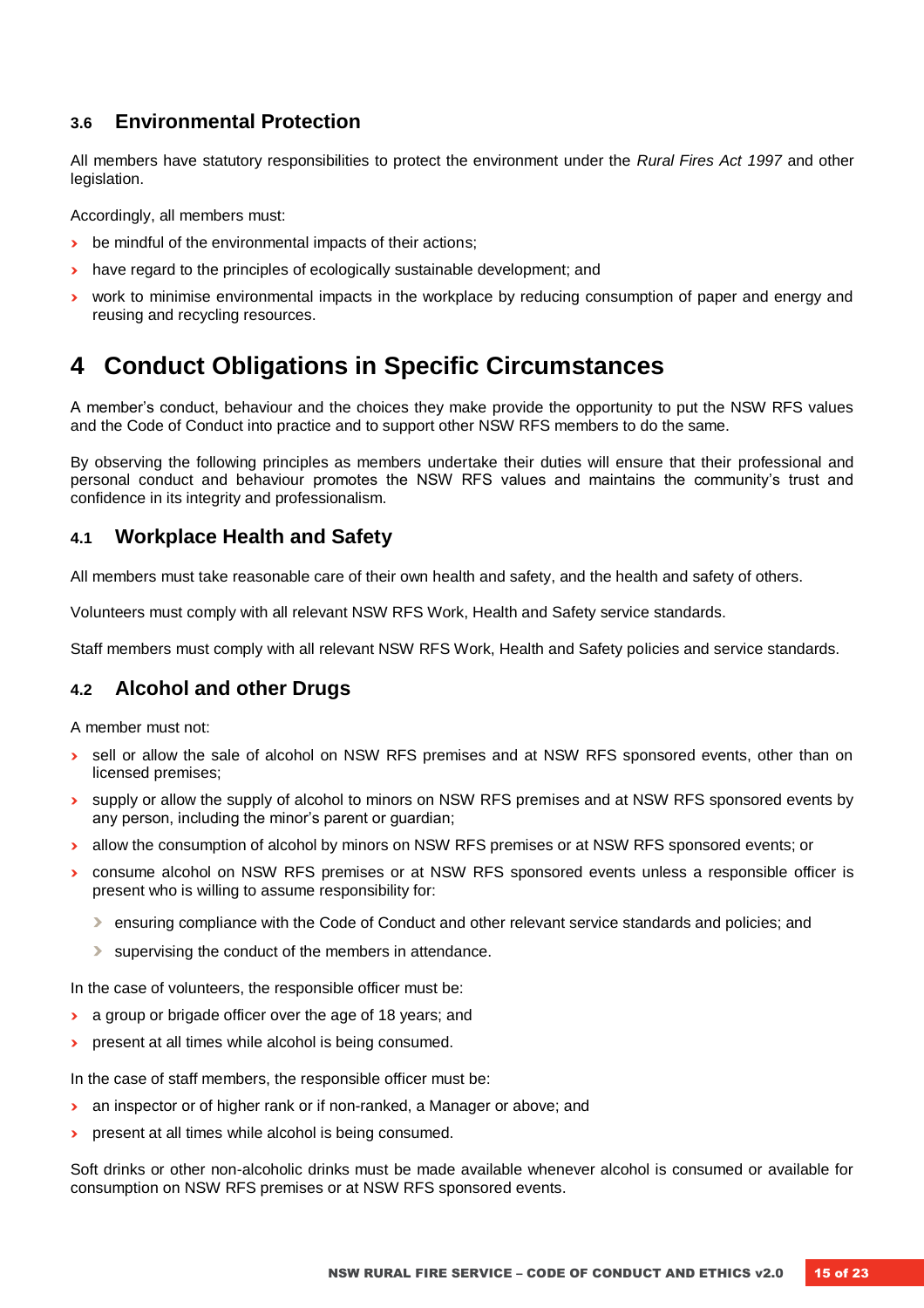A member must not use, supply or possess any prohibited substance.

A prohibited substance includes:

- **›** any prohibited drug or prohibited plant as that term is used in the *Drug Misuse and Trafficking Act 1985 (NSW)*
- **›** any prescription drug or pharmaceutical other than in circumstances where the member:
	- **›** has a prescription for the prescription drug or pharmaceutical provided by a registered health care provider; and
	- **›** is using it in accordance with the advice of that health care provider.

#### <span id="page-15-0"></span>**4.3 Conflicts of Interest**

A "conflict of interest" refers to situations where a member's private or personal interests may conflict with the performance of a member's responsibilities/duties (i.e. their public duty).

A conflict of interest can involve gaining a personal advantage as well as avoiding or minimising personal disadvantage. That is, a conflict of interest may allow you to avoid a loss, expense, or something else that has a negative impact on your personal or private interests.

Conflicts of interest may be actual, or be perceived to exist, or potentially exist at some time in the future.

Members must avoid situations where in the performance of their duties they could be influenced, or be seen to be influenced by their private interests.

The perception of a conflict of interest is just as important as an actual conflict as it can equally have an impact on the NSW community's confidence in the integrity of the NSW RFS.

It isn't wrong or unethical to have a conflict of interest, what is important is that it is identified promptly and appropriately managed.

The best way to handle conflicts of interests is to avoid them entirely, wherever possible. If a member thinks they have a conflict of interest they must disclose it to their next in charge as soon as possible, and work cooperatively with them on a strategy to manage the situation.

**Staff Members Only** – Staff members must also comply with all relevant policies relating to Conflicts of Interest.

**Public Sector Senior Executive (including an acting senior executive) Only -** must make a written declaration of private financial, business, personal or other interests or relationships that have the potential to influence, or could be perceived to influence, decisions made or advice given by the senior executive.

#### **Conflicts of Interest and a member's right to participate in political and community activities and pursue personal interests.**

Outside of a member's NSW RFS duties he or she has the right to participate in political and community activities and to pursue personal interests, provided that:

- **›** any participation does not conflict with their duty as an member to serve the community's interest and the government of the day in a politically neutral manner; and
- **›** any conflict that arises is recognised and adequately managed.

What is considered appropriate by the NSW RFS in any particular case will depend on the nature of the issue, the position the member holds, the extent of their participation, and their public prominence.

Where a member becomes aware that a conflict of interest has arisen regarding their political or community activities they must inform their next in charge immediately who will then work with them to develop the most appropriate strategy for addressing the conflict.

NSW RFS Employees seeking to contest elections must also comply with the provisions outlined in PSCC 2013 – 03 & DPC Circular 2013 – 04 Contesting Elections*.*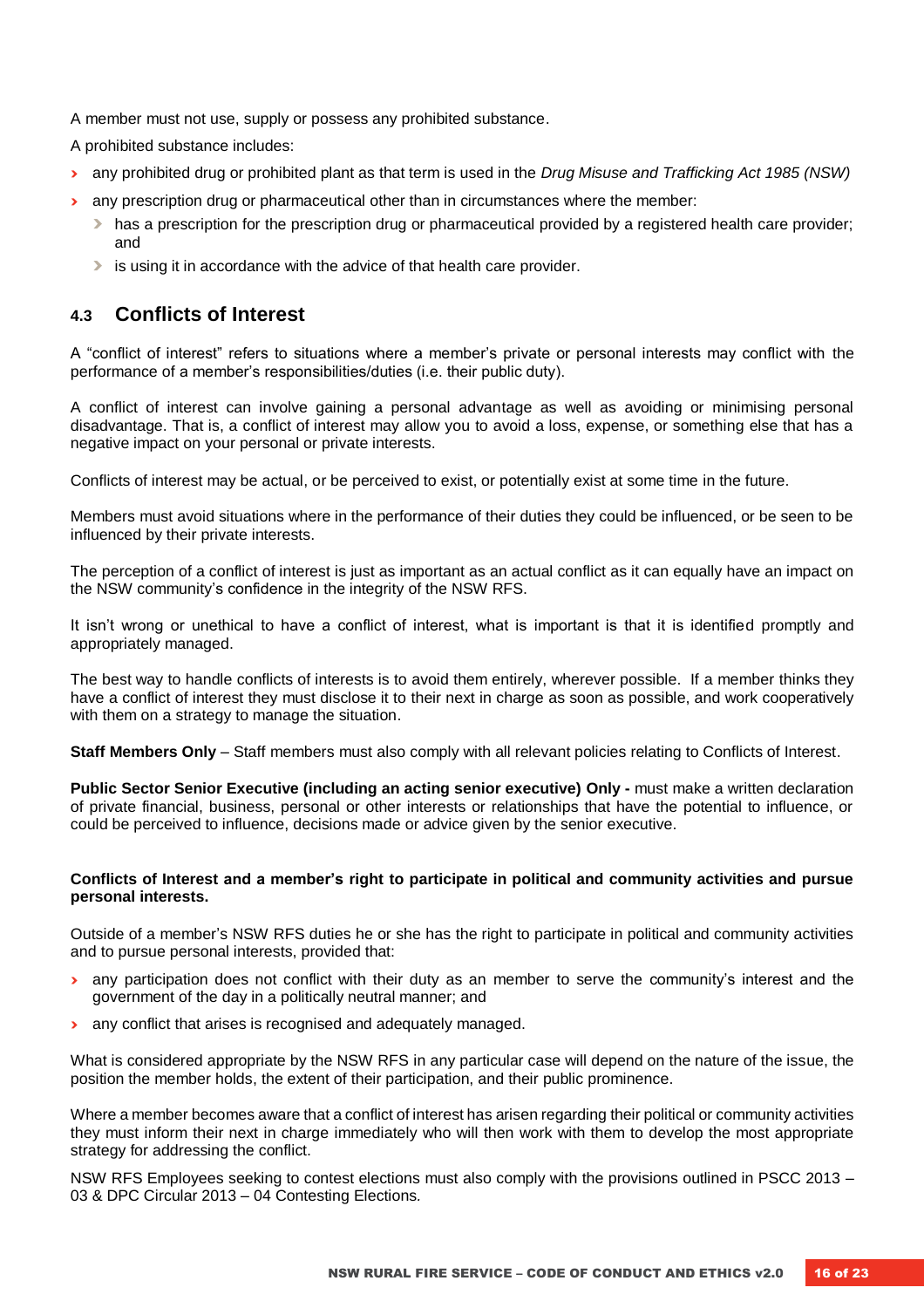#### <span id="page-16-0"></span>**4.4 Gifts and Benefits (Staff Members Only)**

All staff members must exercise judgment and caution in regard to any gifts or benefits they may be offered in connection with their official duties, or because of their position or role in the NSW RFS.

The acceptance of gifts/benefits regardless of their monetary value may compromise, or appear to compromise the impartial performance of a member's duties and responsibilities, or cause, or appear to cause a conflict of interest. Accordingly, members must always consider the reasons and the context in which the gift/benefit has been offered and the consequences of receiving it, before making any decisions to accept it.

Staff members must comply with all relevant policies relating to gifts and benefits.

#### <span id="page-16-1"></span>**4.5 Secondary or Private Employment (Staff Members Only)**

Secondary or private employment means work other than a staff member's job with the NSW RFS, and includes undertaking voluntary or unpaid work or operating a private business (whether as an employee, principal or business owner).

A staff member must seek approval in writing from their next in charge to undertake secondary or private employment prior to commencing the secondary or private employment.

The written submission must show that:

- **›** the secondary or private employment will not interfere with, or adversely affect their NSW RFS duties;
- **›** the secondary or private employment will not create a conflict of interest with their NSW RFS duties;
- **›** the secondary or private employment will not involve the use of any NSW RFS intellectual property or confidential information or resources; and
- **›** the secondary or private employment will be undertaken outside of their current working hours.

Staff members who are directly involved in the procurement of goods and services for the NSW RFS are prohibited from undertaking secondary or private employment with a supplier or potential supplier of goods or services to the NSW RFS.

If the staff member's approved secondary employment arrangements change (e.g. change in hours, location etc.) they must seek approval in writing from their next in charge before the new arrangements take effect. If the staff member's position in the NSW RFS changes they must reapply for secondary employment approval.

Staff members who are volunteer members of a brigade do not need to seek approval to be a volunteer member from their supervisor; however they must comply with the provisions of Service Standard 2.1.9 Participation by Permanent Staff in Brigade Activities.

#### <span id="page-16-2"></span>**4.6 Respectful and Inclusive Workplace**

The NSW RFS is strongly committed to providing and maintaining a respectful and inclusive workplace, where all members are treated with dignity, courtesy and respect at all times, and in all work locations. Bullying, discrimination, vilification and/or sexual harassment have no place in a respectful and inclusive workplace.

Volunteers must comply with all relevant service standards.

Staff members must comply with all relevant policies and service standards.

#### <span id="page-16-3"></span>**4.7 Safety, welfare and well-being of children**

The NSW RFS has both a legislative and moral obligation to protect children.

A child is defined as a person under the age of 18 years.

Protecting children engaged in NSW RFS activities and providing a child-safe, child-friendly environment is a responsibility that all members share. In order to create a child-safe environment all members must take an active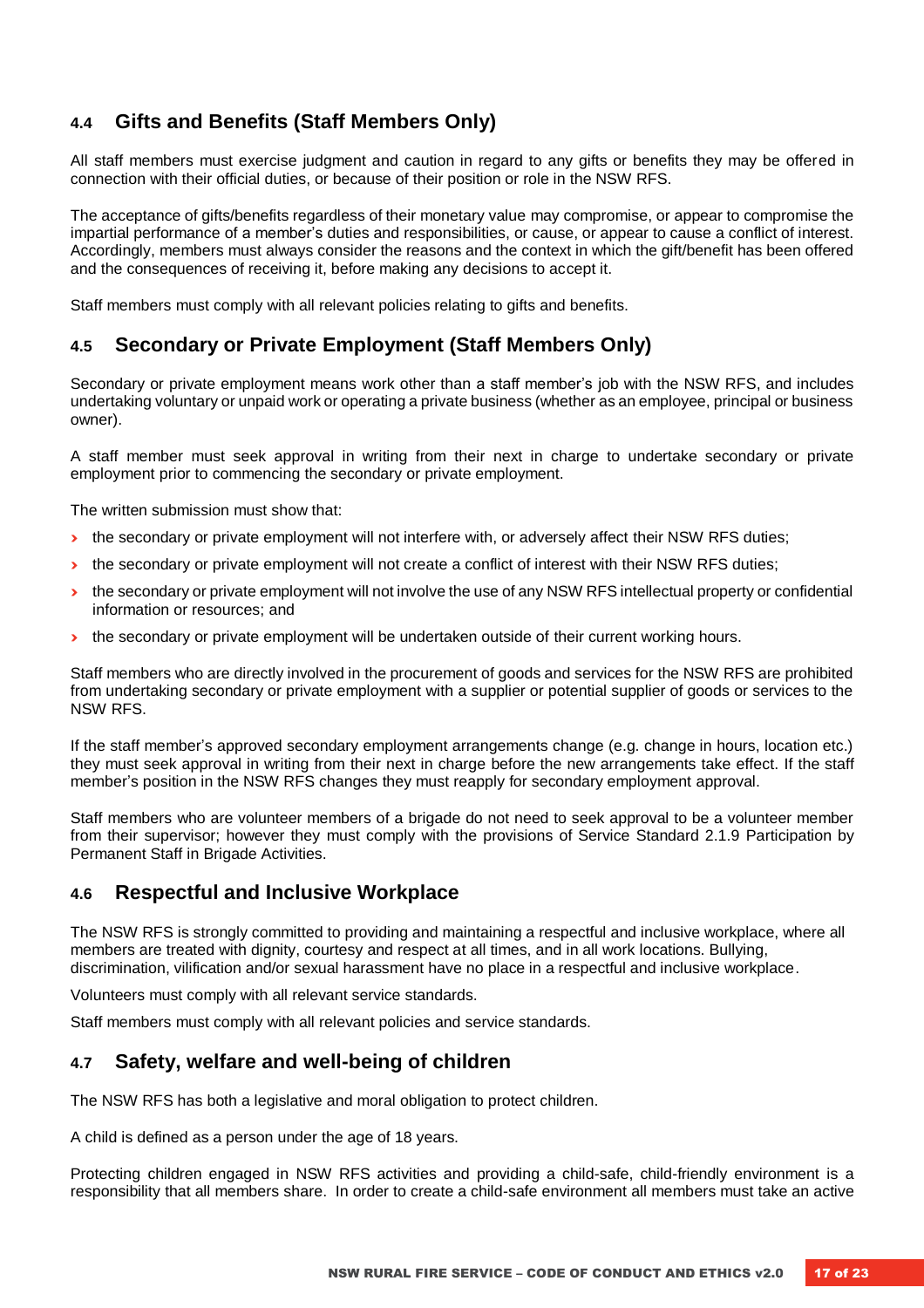role in keeping children safe from all forms of harm and creating a trusting environment where they are valued, respected and welcomed.

Members must:

- **›** comply with any relevant pre-screening employment/membership checks if they will be involved in child related activities. Child related activities are defined in Service Standard 2.1.5 Child and Youth Participation in NSW RFS Activities;
- **›** ensure that they act professionally and maintain a respectful and professional distance around any child with whom they come into contact during the course of their duties;
- **›** avoid any behaviour which might be considered by a reasonable person as inappropriate including but not limited to:
	- **›** having a sexual or intimate relationship;
	- **›** using sexual innuendo or inappropriate language;
	- **›** holding conversations where they disclose private information about themselves;
	- $\triangleright$  giving gifts of a personal nature;
	- **›** taking inappropriate photographs; or
	- **›** having contact via social media, text, phone, email or letters in inappropriate circumstances.
- **›** recognise circumstances that may involve inappropriate behaviours towards a child and discussing their concerns with their next in charge, or with the Performance and Conduct Unit; and
- **›** ensure that any child that approaches them with a concern or complaint about another member's behaviour towards a child is appropriately supported and the matter immediately reported to their next in charge, or to the Performance and Conduct Unit.
- **›** ensure any immediate risk to a child is reported to the NSW Police.

#### <span id="page-17-0"></span>**4.8 NSW RFS resources**

Members must ensure that NSW RFS resources are used efficiently and effectively for the purposes of the NSW RFS and that they:

- **›** make decisions relating to the use of resources, facilities and equipment that are reasonable, appropriately authorised and able to withstand community scrutiny;
- **›** take due care and diligence and act within delegation when purchasing goods and services on behalf of the NSW RFS;
- **›** treat NSW RFS property and equipment with due care and ensure the property and equipment is secured against theft, misuse or breakage;
- **›** take appropriate care of any protective clothing and equipment issued to them and only wear it when authorised to do so;
- **›** wear their NSW RFS uniform in a presentable manner;
- **›** hold a valid licence for the class of NSW RFS vehicle, boat or aircraft they are operating. If their licence is cancelled, suspended or disqualified they must inform their next in charge immediately;
- **›** hold a valid licence or accreditation for the equipment they are required to use;
- **›** only use the NSW RFS internet, intranet, email and computers (computer systems) for appropriate purposes;
- **›** do not use NSW RFS computer systems to create, access, store or distribute pornographic, harassing, obscene, threatening, sexist, sexually explicit, racist, discriminatory or other offensive material;
- **I** do not use the NSW RFS computer systems for accessing, downloading, copying, storing or playing videos, audio or music files, unless that material is related to their NSW RFS duties;
- **›** are economical in the use of office facilities and equipment, including the use of motor vehicles, travel and credit cards;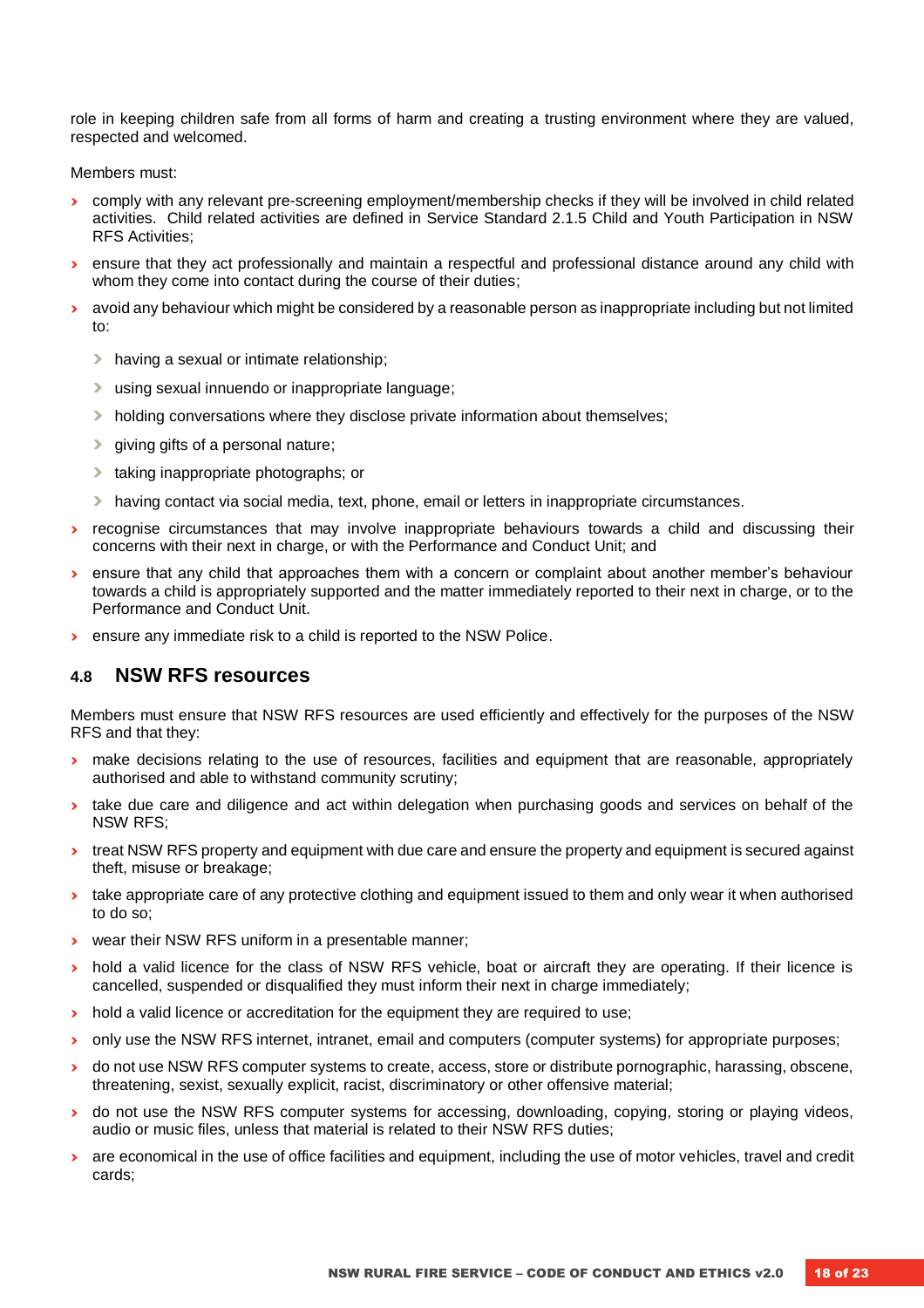- **›** know, understand and comply with the requirements of the *Public Finance and Audit Act 1983*, the *Public Works and Procurement Act 1912* and the *Government Advertising Act 2011* if they are responsible for receiving, spending or accounting for money; and
- **›** return any equipment provided to them during the course of their employment/membership to their next in charge on their last day of duty.

**Staff Members only** - Limited use of computer systems, fixed and mobile telephones, facsimile and photocopier equipment (but excluding motor vehicles) for personal use will generally be permitted, provided the use is infrequent and brief and the following criteria has been satisfied:

- **›** The use of the equipment does not conflict with the staff member's work or that of their colleagues;
- **›** The use of the equipment does not involve a significant cost to the NSW RFS;
- **I** The use of the equipment is undertaken in the staff members own time;
- **›** The staff member will not benefit financially from the use of equipment; and
- **I** The use of equipment is not for commercial purposes for the staff member or others.

#### <span id="page-18-0"></span>**4.9 Intellectual property**

When creating materials, applications or equipment, members must ensure the intellectual property rights of the NSW RFS and others are not infringed. Any third party copyright or other rights information must be recorded in the materials.

The copyright of material created by members in the course of their duties belongs to the Crown, even if the material was developed in the member's own time, or at home.

A member must seek consent from the relevant Deputy Commissioner/Executive Director before entering into any arrangements regarding the publication or disclosure of any research or articles or materials, applications or equipment produced as part of their duties.

A member must not use the intellectual property, including copyright of the NSW RFS for private purposes without first obtaining written consent from the relevant Deputy Commissioner/Executive Director.

During subsequent employment and activities a member must respect the confidentiality of any information obtained in the course of their NSW RFS duties and the intellectual property rights over material produced, including material that they produced in the course of their NSW RFS duties.

For more information in relation to responsibilities regarding intellectual property see Service Standard 1.1.19 Intellectual Property.

#### <span id="page-18-1"></span>**4.10 Confidential, private and personal information**

All members must ensure that personal and private information that is collected from other members or the public is treated in a confidential manner.

All members must ensure that corporate information created, received, or collected in the course of their duties is treated in a confidential manner.

Volunteers must comply with all service standards relating to the collection, handling and protection of information.

Staff members must comply with all policies and service standards relating to the collection, handling and protection of information.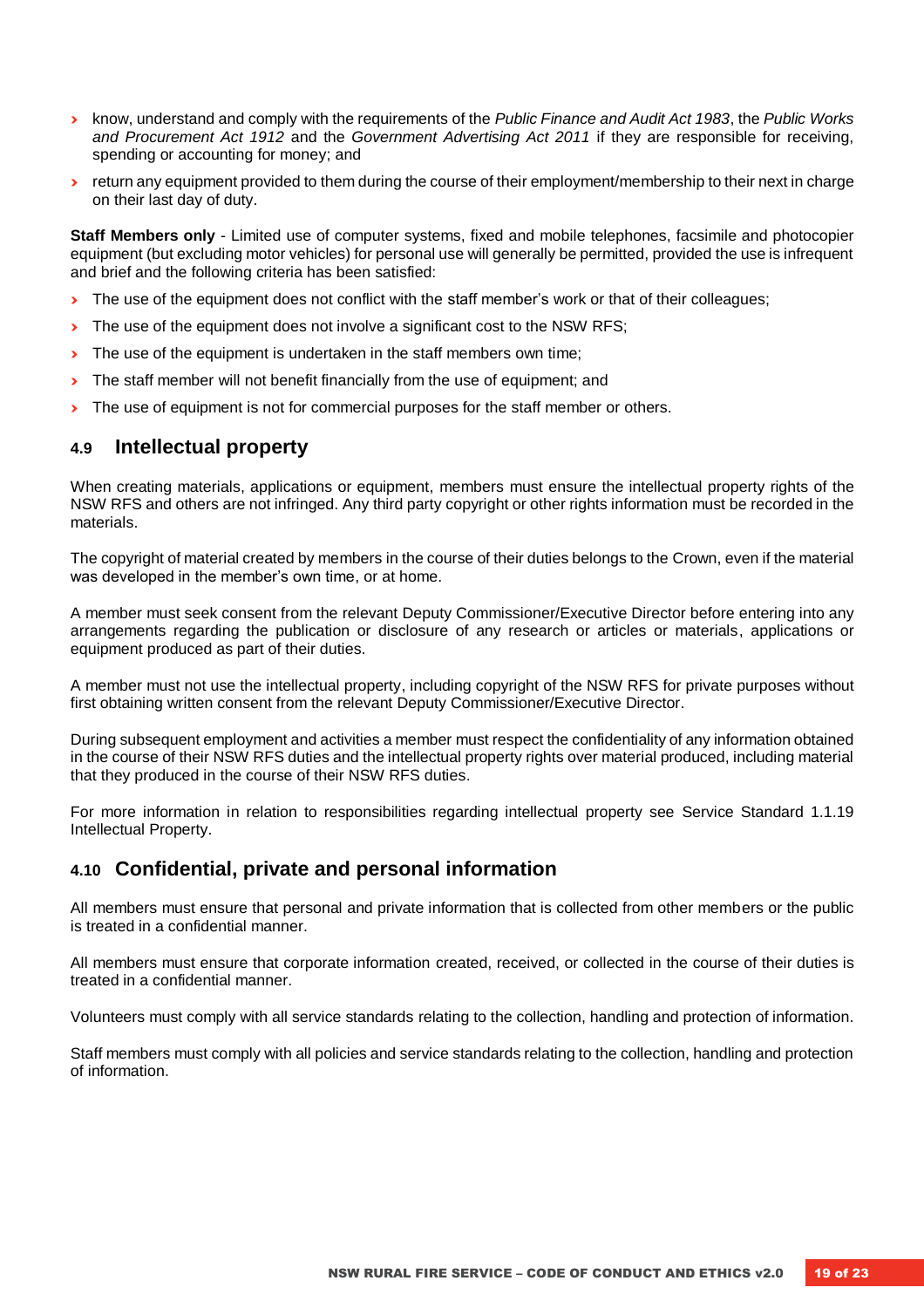#### <span id="page-19-0"></span>**4.11 Public Comments**

A member must comply with relevant service standards in particular Service Standard 1.4.8 Media when making any public comments or publishing official information regarding the NSW RFS.

Public comment includes comments made in the context of public speaking engagements, comments on radio, television, the internet or other collaborative or social networking applications, letters to newspapers, books, journals or other written publications where it is reasonably expected that the comments will be available to the community at large.

Only the Commissioner, Deputy Commissioners or Executive Directors, or other delegated persons are authorised to speak on behalf of the NSW RFS.

Members who are an elected or nominated spokesperson for a relevant representative association or union are entitled to make public comments in relation to NSW RFS matters, as long as it is made clear to the audience that those comments represent the views of the association or union, and are not necessarily those of the NSW RFS.

If a member wishes to make a statement on an official matter as a private citizen they must not do so in NSW RFS uniform. They must also make clear that the comments made are their own or those of other entities and are not made on behalf of the NSW RFS.

Members must be mindful to ensure they do not reveal any confidential, personal or private information when making public comments.

#### <span id="page-19-1"></span>**4.12 Personal relationships**

The NSW RFS acknowledges that members with a close personal relationship may be required to work/undertake duties together. It is also recognised that in the workplace or the operational environment this could, or could be seen to compromise fair and ethical work performance and decision-making.

If a member has a close personal relationship with another member or members that may create a conflict of interest (either perceived or actual) they must declare the relationship/s to the next in charge. The member must also work actively with their next in charge to ensure that appropriate steps are taken to minimise any negative effects, (either perceived or actual), of the close personal relationship/s. If a member is unsure or has concerns about whether a close personal relationship is a Conflict of Interest they should discuss the matter with their next in charge.

#### <span id="page-19-2"></span>**4.13 Personal presentation**

When a member wears the NSW RFS uniform, or operates identifiable NSW RFS vehicles, boats or aircraft they are clearly identified to the community as a member of the NSW RFS. A member's appearance must be clean, neat and tidy; other than when undertaking operational activities on an incident ground.

Any clothing worn by a member which bears the insignia of the NSW RFS must only to be worn in accordance with Service Standard 8.1.1 Uniforms for NSW RFS members.

A member must only wear NSW RFS uniform:

- **›** when on duty or travelling to or from duty; and/or
- **›** when attending training, official functions, meetings, conferences or at NSW RFS sponsored events.

A member must wear the appropriate personal protective equipment/clothing (PPE/C) for the task when undertaking operational activities in accordance with Service Standard 5.1.5 Protective Clothing and Accessories.

A member must not wear their uniform, identity card or NSW RFS name badge when visiting a public bar or registered club, other than if they are attending the venue for an official function, meeting, conference or a NSW RFS sponsored event.

Staff members who do not wear uniform must still ensure that their personal appearance and presentation are clean, tidy and appropriate for their role when on duty.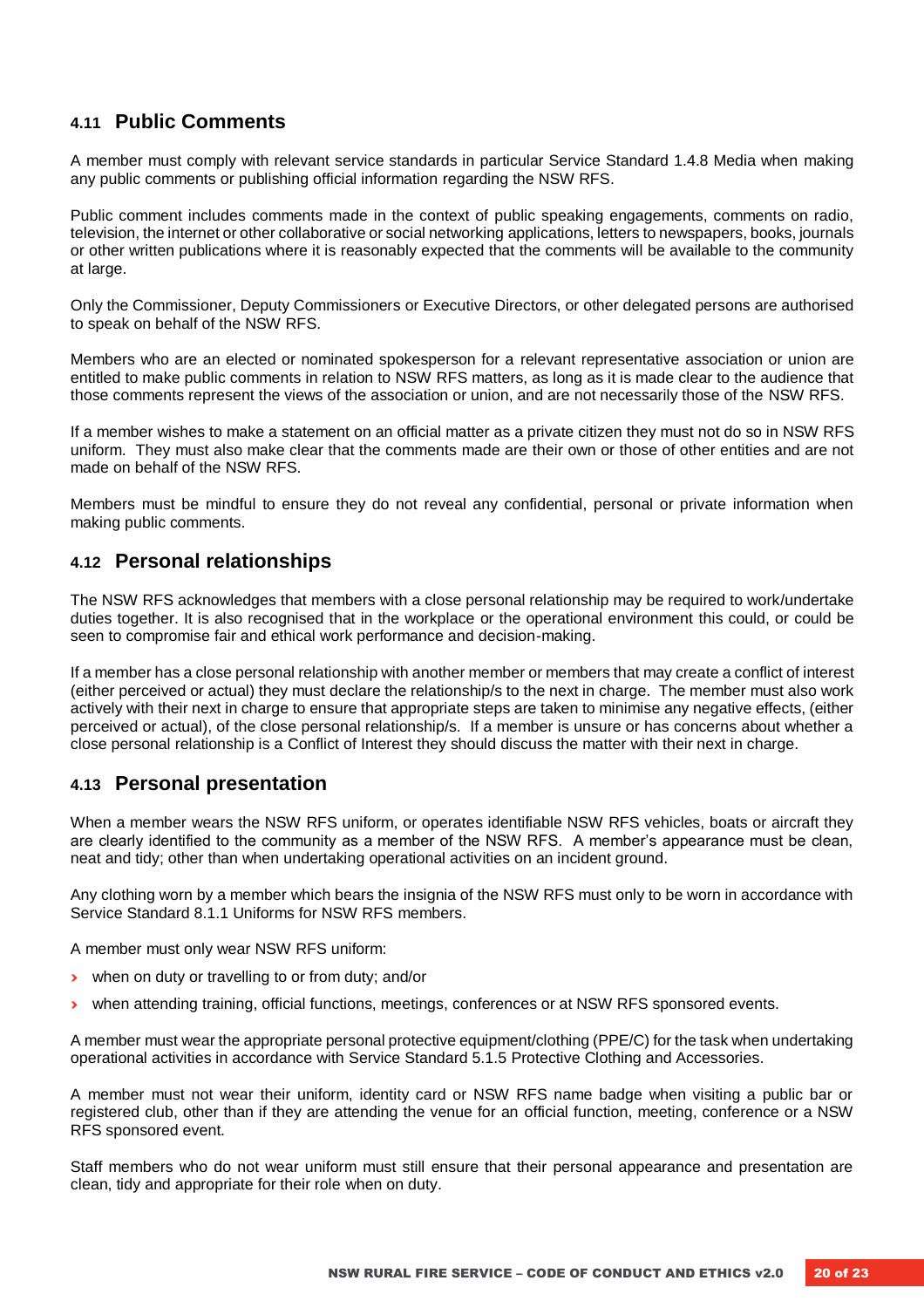All uniform and PPE/C items remain the property of the NSW RFS and must be immediately returned to the NSW RFS if the member is directed to do so by their next in charge or when they cease to be a member of the NSW RFS.

#### <span id="page-20-0"></span>**4.14 References**

All members must comply with this section of the Code of Conduct to avoid incurring legal liability and to ensure they protect the public interest and the integrity and reputation of the NSW RFS.

#### **Employment References (Staff members only)**

An employment reference is a document or verbal statement which provides information or makes assertions about a current or former staff member's skills, conduct and performance, during a specified period of time. An employment reference is provided to an employer to enable them to assess the current or former staff member's suitability or non-suitability for employment.

Staff members who hold supervisory or management roles may be approached from time to time by current or former staff member for an employment reference. As there is no legal obligation for an employee in NSW to be provided with an employment reference, staff members who hold supervisory or management roles are not obliged to provide an employment reference.

Where a staff member who holds a supervisory or management role chooses to provide an employment reference, they can only do so if they were a line supervisor or manager of the person seeking the reference.

Employment references for current or former staff members may only be provided to another person/organisation with the staff member's consent.

Where a line supervisor or manager has been asked by a current or former staff member to act as a referee, it can be assumed that implied consent has been granted to disclose relevant information.

If a line supervisor or manager has not been asked by the staff member to be a referee and the line supervisor or manager is contacted for an employment reference, the consent of the staff member must be obtained before disclosing any information. If the staff member cannot be contacted or consent is not granted then no information is to be disclosed.

Employment references whether provided verbally, or in writing, must be accurate. You may be subject to a claim of defamation from the current or former staff member or a claim for compensation for misleading a new employer if you provide inaccurate information or withhold critical information in an employment reference. Line supervisors or managers must ensure they limit the information they provide in any reference to a subordinate's capabilities, performance and conduct during the period in which the person was under their supervision/management, or to an assessment of the person against specific selection criteria.

Where an employment reference is requested in writing it may be prepared on NSW RFS letterhead and the line supervisor or manager may include their NSW RFS title, rank, grade or position/role.

Written employment references must be signed and dated by the author and a copy retained for future reference. A hardcopy must be placed on an existing staff members personnel file where practicable.

Written employment references must only be provided in hardcopy or in PDF format.

#### **Personal References**

A personal reference is a document or verbal statement which provides information or makes assertions about a person's character or personal attributes. Personal references are generally used to support loan or rental applications, in dealings with the Police, or in criminal, civil or industrial court proceedings.

Personal references may be provided by any NSW RFS member in their capacity as a private individual.

Members need to be careful however when providing personal references as there are a number of legal or conflict of interest issues to be considered, including: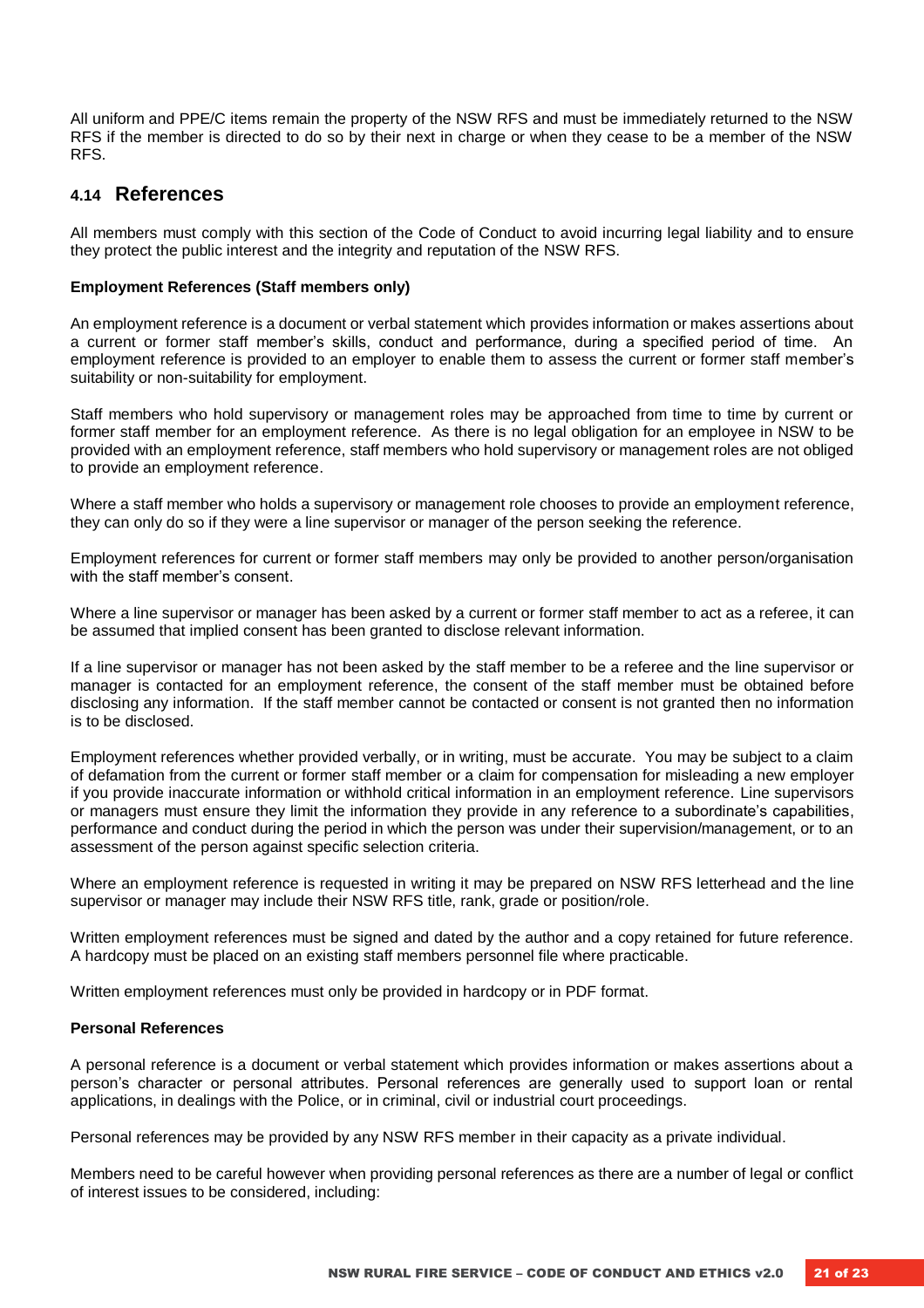- **›** The integrity of the NSW RFS
	- **›** Members must sign and date any written personal reference they provide. However they must not use their NSW RFS title, rank, grade or position in a written personal reference, nor imply in any way that the NSW RFS endorses the content of the personal reference.
	- **›** Personal references (written or verbal) which make reference to the current or former member's service with the NSW RFS must include a clear disclaimer that the views contained in the reference are the views of the person providing the reference and do not represent the views of the NSW RFS.
	- **›** Written personal references must not be provided on NSW RFS letterhead, including Brigade letterhead.
	- **›** Written personal references must not be sent through the NSW RFS email system, or in an envelope which contains the NSW RFS crest or identifies the NSW RFS or a Brigade in any way.
- **›** The Public Interest
	- **›** As public officials, members have an obligation to protect the public interest and the integrity of the NSW RFS before their own, or another member's interests. For that reason it is important to consider if a conflict of interest exists, either for themselves, or for the NSW RFS, if they provide a personal reference.
- **›** The Person's Privacy
	- **›** Members have an obligation to protect the privacy of the person for which they are providing the personal reference. Thus written personal references should generally be provided directly to the current or former member who has requested the personal reference.
	- **›** A written personal reference may only be provided to another person/organisation if the current/former member has provided their consent to the information being disclosed to that person/organisation.
	- **›** Once the written personal reference has been provided to the current/former member (or with their consent to another person/organisation), all electronic versions and any hardcopy versions of the document must be destroyed to protect the privacy of the current/former member.
- **›** Personal Liability
	- **›** Members who have been requested to provide a personal reference (whether verbally or in writing) which is to be used by the current or former member in proceedings involving the NSW Police Force, or to support the member in civil or legal proceedings, or at a tribunal, must ensure that the information they provide in the personal reference is accurate to the best of their knowledge. It is an offence to state anything to a tribunal or court that is untrue, or that would be misleading.
	- **›** To ensure a written personal reference cannot be subsequently altered you should only provide it to the person requesting it in hardcopy or PDF format.

Notwithstanding anything else in this Code of Conduct, a statement may be provided by the NSW RFS in relation to a staff member's employment or salary to a financial institution or other appropriate person or entity at the member's request for the purpose of an application for a mortgage, loan application, finance agreement or other purpose where information of that nature is normally provided by an employer.

#### <span id="page-21-0"></span>**4.15 Bankruptcy (Staff Members Only)**

Under Clause 10 of the *Government Sector Employment Regulation 2014* a staff member must notify the NSW RFS Commissioner if they become bankrupt, or make a composition, arrangement or assignment for the benefit of their creditors.

This notification must be made in writing immediately after the declaration, composition, arrangement or assignment has been made. The member must also provide information as to the cause of the bankruptcy or need for the composition, arrangement or assignment.

The Commissioner may, as a condition of the engagement of a person in a financial management role, require the person to declare, before the person is engaged in that role, whether or not the person has at any time been declared bankrupt or made a composition, arrangement or assignment for the benefit of the person's creditors.